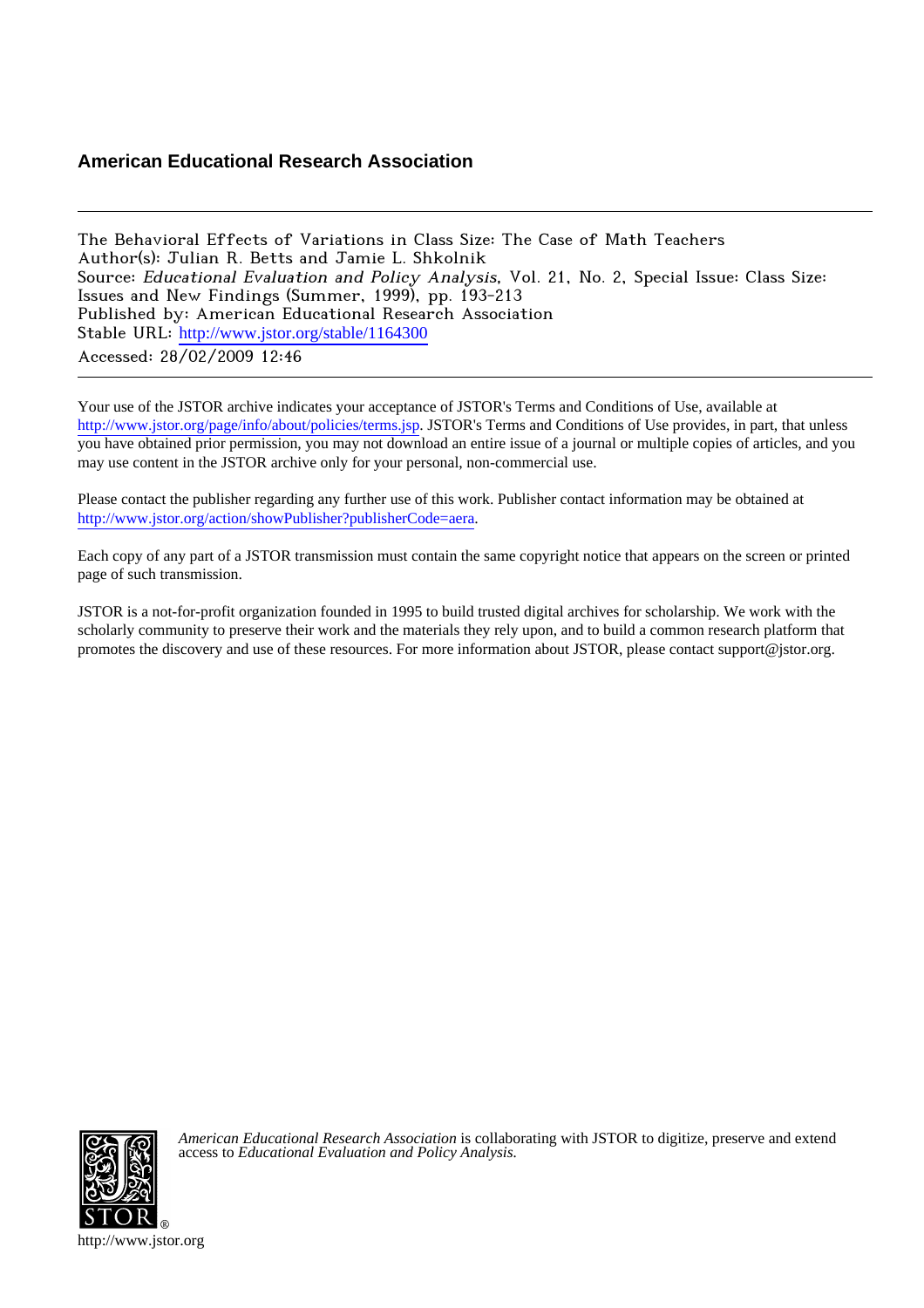# **The Behavioral Effects of Variations in Class Size: The Case of Math Teachers**

# **Julian R. Betts**

**University of California-San Diego** 

#### **Jamie L. Shkolnik**

**National Opinion Research Center** 

**This paper tests whether variations in class size cause teachers to alter their teaching methods. Examination of 2,170 math classes suggests that when class size is reduced, teachers do not spend more time on new material, nor do they finish more of the assigned textbook Rather, teachers shift time away from group instruction and towards individual instruction. Time spent on student discipline and routine administration declines modestly, while time spent on review rises. Even large reductions in class size shift teachers'time allocation by only a few percentage points. Teachers react more strongly to class size changes when teaching below-average students.** 

# **1. Introduction**

**California and other states have recently implemented programs to reduce class size in public schools for one or more grades. These recent announcements in fact merely continue a longstanding trend in the United States toward smaller classes.' In spite of this trend, research evidence on what reduction in class size can achieve is mixed. Hanushek (1996) reviews 277 estimates of the impact of the teacher-pupil ratio and finds that only 15 report positive and statistically significant effects on student outcomes, compared to 13 that report significant negative outcomes.2 Direct experimental evidence on the impact of class size reduction (CSR) has emerged from the STAR experiment in Tennessee. See, for example, Finn and Achilles (1990), Moesteller (1995), and Krueger (1997). The STAR experiment suggested that reduced class sizes increased test scores for elementary school students, but most of the gains came in the first year in which students experienced the CSR. The lack of a similarly sized impact on learning in later years has puzzled research-** **ers, while raising questions about unobserved aspects of student placement into the control and experimental groups in the initial year of the study.** 

**Examination of the long-term effects of class size on students' earnings much later in life has produced a similarly ambiguous message. Betts (1996) reviews the literature, and finds that even the most optimistic studies imply a very small internal rate of return to spending on CSR. In addition, studies that measure school resources at the school actually attended rather than relying on imputation based on a person's state of birth tend to produce smaller estimated effects of smaller pupil-teacher ratios on students' subsequent earnings.** 

**Adding to the uncertainty about CSR is the lack of information about the exact mechanism(s) through which CSR might improve student outcomes. The issue of how teachers respond to smaller class sizes lies at the heart of the question. As Murnane (1991) argues, "at its core, education consists of the interaction of human beings. In particular, unless additional funding results in a change in someone's behavior, no real changes in outcomes will occur" (p. 462).**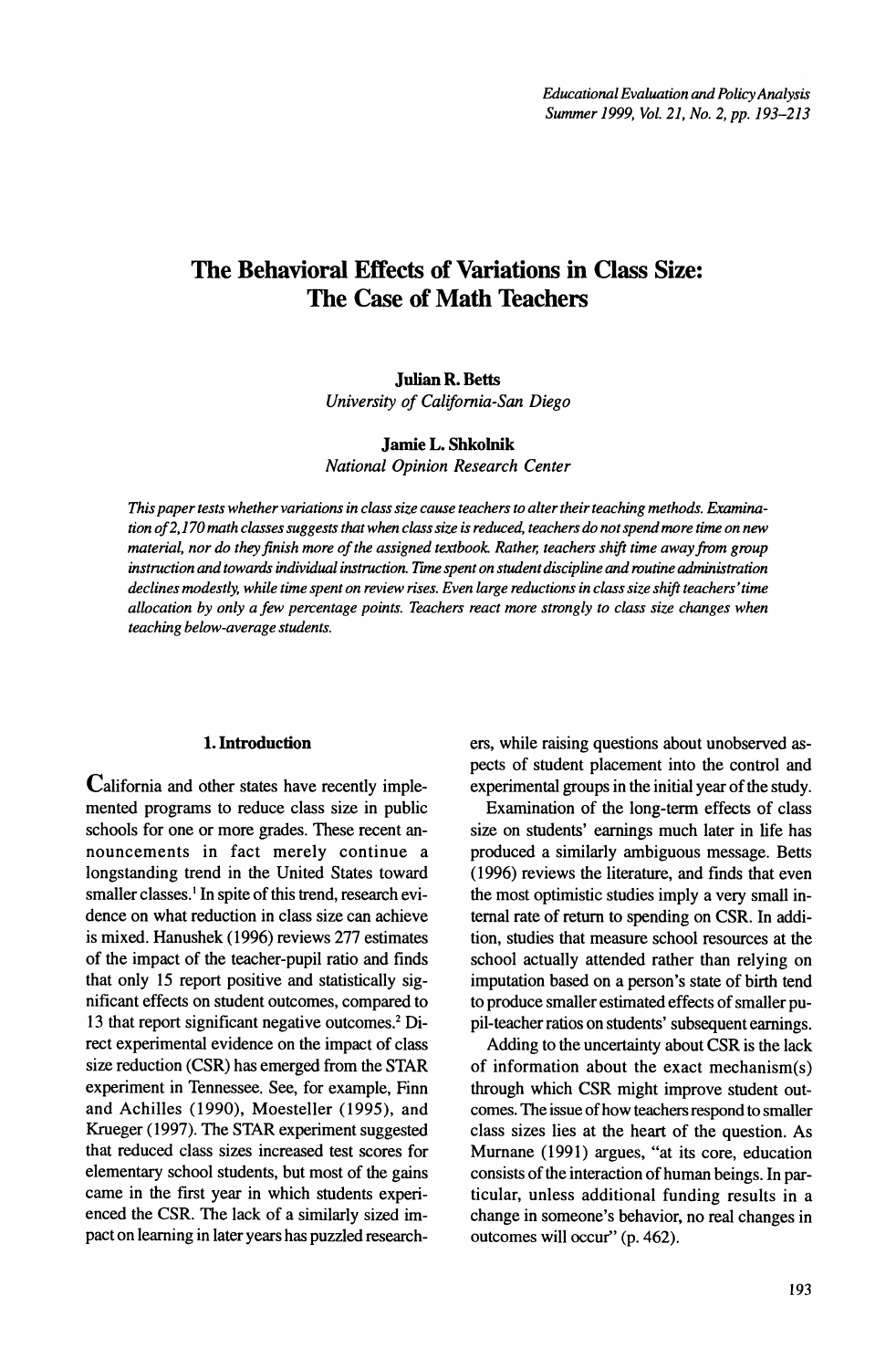**This paper attempts to get inside the black box of CSR to understand how teachers do or do not change their teaching methods when faced with a change in class size. We use a detailed panel data set on classes taught by math teachers in Grades 7- 12, sampled from a representative national sample of American public schools. We explore how a variation in class size affects the teachers' allocation of time between group and individual instruction. We exploit a second set of questions answered by teachers in which they indicate how they allocate class time in percentage terms among time spent on new material, review, discipline, routine administrative matters, and testing. Finally, we explore whether teachers with smaller classes succeed in finishing a greater percentage of the assigned math textbook by the end of the school year. The answers to these questions promise to provide useful new insights into how CSR might, or might not, change the teaching behavior of mathematics teachers in American middle schools and high schools.** 

**The next section discusses these issues from a theoretical perspective, and touches upon some of the relevant findings from earlier work. Section 3 describes our data set, Section 4 presents the details, and Section 5 concludes.** 

# **2. The Theory of Time Allocation and Class Size Reduction**

**As mentioned above, we will consider three distinct types of teacher behavior. The first involves an analysis of how teachers divide their time between group instruction and individualized instruction. The second type of behavior is measured by a set of variables indicating the teacher's estimate of how much time he or she devotes to various tasks inside the classroom, each of which may involve individual or group instruction. Finally, we have what might best be considered an outcome variable that reflects teachers' choices indirectly: the percentage of the textbook covered.** 

**Consider first the question of how teachers allocate time between group instruction time (which we will denote as G) and an average of individual**  instructional time per student  $(I)$ . In this case, if a **teacher has T minutes to teach each week, and if there are N students in the class, then the time budget constraint is** 

$$
(1) \tT = G + I \times N
$$

**Suppose that the teacher's goal is to maximize average student learning. (We briefly discuss below what might happen if, instead, the teacher's goal is to improve the achievement of the less advanced students in the class.) Assume that student achievement S is given by** 

$$
(2) \tS=f(G,I)
$$

**where the signs of the first and second derivatives**  of the production function f are given by  $f_G > 0, f_i >$  $0, \frac{f}{G} < 0, \frac{f}{\ln}$  and  $\frac{f}{G} > 0$ . Figure 1 shows the possible **results of a reduction in class size. The straight line is the time budget constraint, with T set to 300 minutes in our example. It shows all combinations of group and individual instruction time from which a teacher can choose. Initially, class size is 30, so that if a teacher devoted all his or her time to**  individual instruction,  $I = 300/30 = 10$ . The con**vex curve tangent to the budget line at point A is an isoquant3 showing combinations of I and G that produce equal levels of student achievement. As is standard in economic theory, we assume that this curve is convex.4 Since it takes more time to produce better student achievement, isoquants that are further to the northeast of the origin represent higher levels of achievement. PointA on the figure shows the optimal combination of G and I: Any other combination of G and I on the budget line would produce a lower level of student achievement. Mathematically, the solution at point A is defined by the equality of the ratio of the marginal products of time spent on G and I with the relative "price" of the two types of teaching. Since one minute of individual instruction to each of N students in the class necessitates a drop in group instruction of N minutes, the "price" of one minute of individual instruction per student is N minutes of group instruction. At the optimum a minute of individual instruction should be N times as effective as a minute of group instruction:** 

$$
\frac{MP_I}{MP_G} = \frac{f_I}{f_G} = N
$$

**The figure also shows one of many possible out**comes when class size is reduced from  $N = 30$  to N **= 20. In the new equilibrium, the teacher moves to point D, increasing both G and I. But it is possible that if the isoquants were shaped differently, the optimal solution would be at point B, so that the teacher would leave group instruction time un-**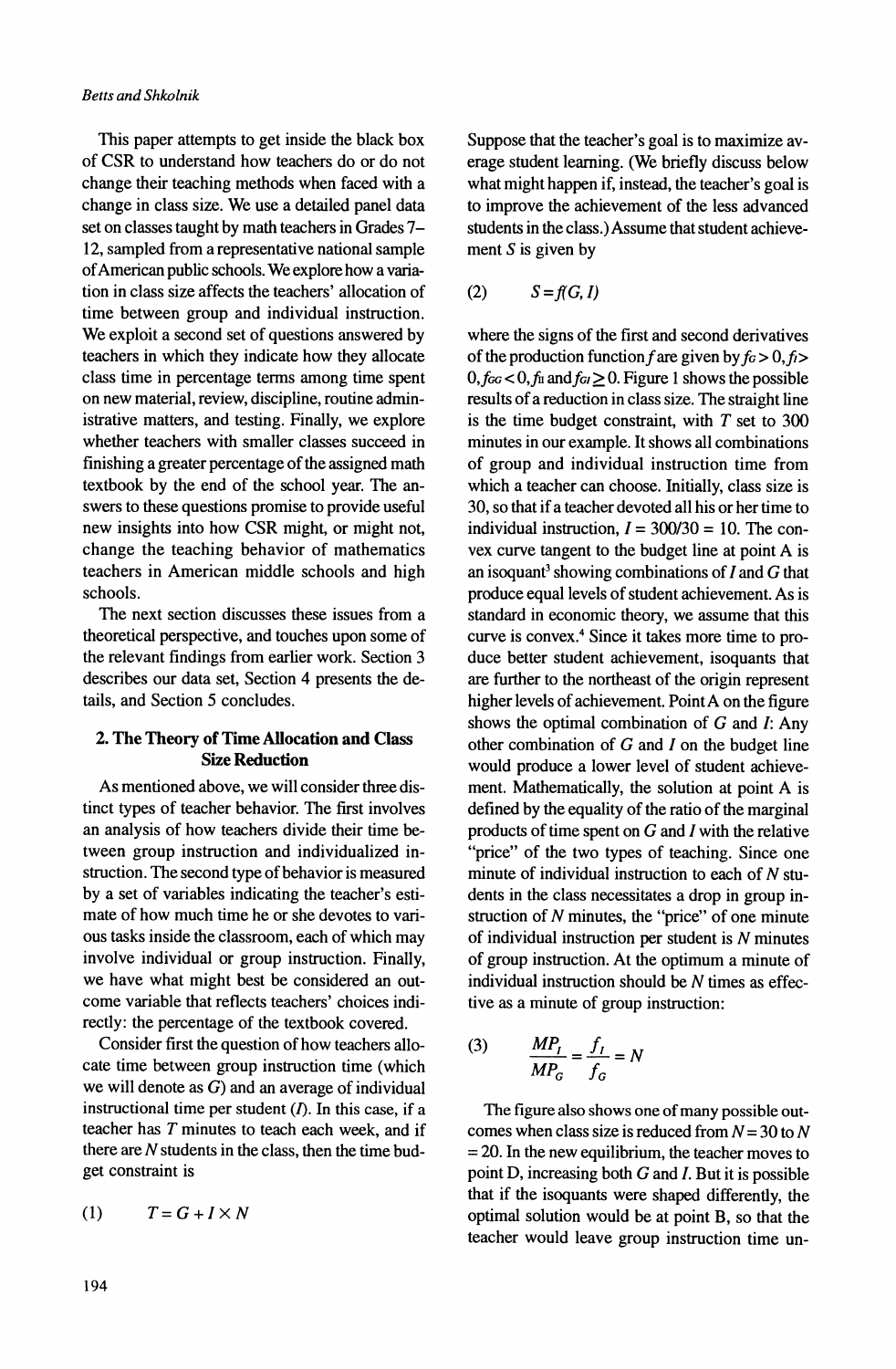# **Instruction Time**



**Note. With a decrease in class size, the budget line rotates out from BLi to BL2.** 

**FIGURE 1. Teacher's maximization problem with a choice between group and individual instruction.** 

**changed, but would increase individual instruc**tion per student.<sup>5</sup>

**The model underlying the figure assumes that teachers aim to maximize average student rates of learning. How could this analysis be squared with the frequent finding in the literature that CSR has no, or very little, effect on mean student achievement? One possibility is that after a reduction in class size, the teacher moves from point A to point C, leaving average student achievement unchanged. Presumably, a teacher might increase individual per student instruction, I, to a large extent, as shown, if he or she placed a greater value on helping the weakest students in the class. Brown and Saks (1987) provide direct evidence that teachers do prefer to grant more individual instruction time to students at the bottom of the class. Shkolnik and Betts (1998) find that when class size is reduced, teachers increase I by more than they should if their goal were truly to maximize average student achievement.** 

**A second set of variables that we will model does not distinguish between group instruction and individual instruction, but instead simply asks the teachers what percentage of class time they allocate to each of five activities (time spent on new material, review, discipline, routine adminis-** **trative matters, and testing). In the empirical section, we will begin our analysis of these variables by labeling discipline and routine as 'non-instructional time' and the remaining three time uses as 'instructional time.' Unfortunately, the survey does not ask teachers to divide each of these activities into group and individual instruction. But sup**pose that these five activities are denoted  $X_j$ ,  $j =$ **1,...,5, and that a more fully specified version of the test score equation in (2) can be written** 

$$
(4) \tS=f(G,I,X_1,...,X_5)
$$

**Recognizing from the above analysis that G and I are functions of class size N, we could write a partially reduced form of this model as:** 

$$
(5) \tS=f(N,X_1,...,X_5)
$$

**The way in which the teacher apportions total time spent on each of the five tasks will be governed by a slightly different time budget function from before:** 

$$
(6) \hspace{1cm} T = X_1 + X_2 + X_3 + X_4 + X_5
$$

**The important difference between this optimiza-**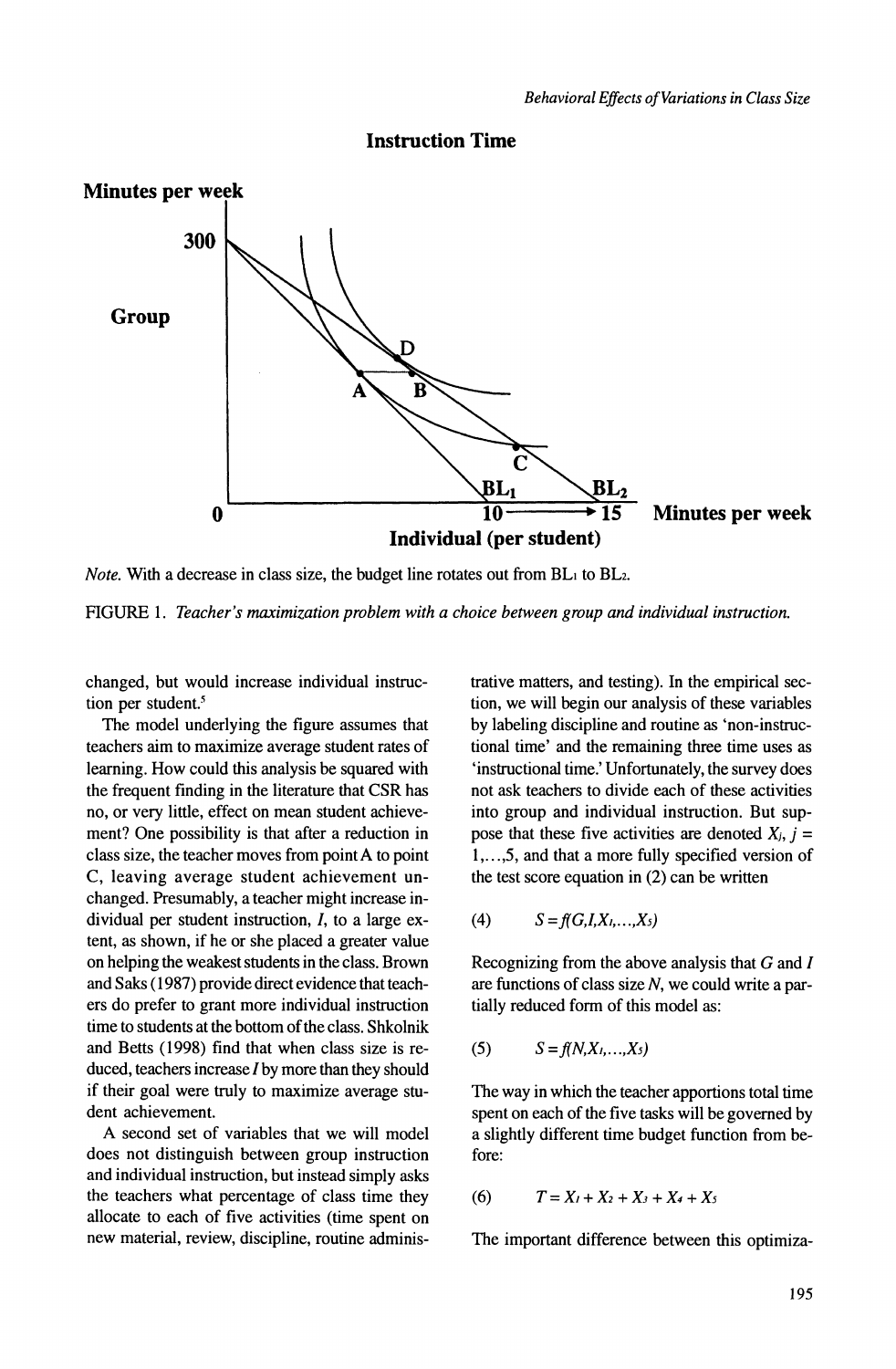**tion problem and the earlier problem of allocating T between I and G is that the relative price, that is, the tradeoff between time spent on one activity and another, is always equal to one, not N. So when class size changes, it does not rotate the budget line as in Figure 1. Now, the optimal allocation of time will be such that the marginal product of one**  minute spent on any activity  $j$  just equals the mar**ginal product of one minute spent on any of the remaining activities i:** 

$$
\frac{\partial f}{\partial x_1} = \frac{\partial f}{\partial x_2} = \dots = \frac{\partial f}{\partial x_s}
$$

**One might think that this solution implies that a change in class size will not affect the optimal allocation of time to the five activities. However, a change in class size is almost sure to cause the optimizing teacher to reallocate his or her time. The reason is that an increase in class size is likely to affect the marginal products of each of the five inputs, listed above, by different proportions. To make the example concrete, suppose that when class size increases from 20 to 30, the teacher finds than an extra minute spent testing students becomes more valuable, because he or she now has less direct evidence available on how students are coping with the coursework. At the same time, the value of time spent on new material might fall, since the students are no longer learning as quickly. The only way to reallocate teaching time so as to maximize student learning is to increase time spent on testing while reducing time spent on new material. Under the assumption of**  diminishing returns  $\left(\frac{\partial^2 f}{\partial X} \right)^2 < 0$  for all j), this **reallocation of time will continue until the marginal products of all the time inputs are re-equalized. Seen in this light, it becomes almost certain that a teacher whose goal is to maximize student achievement will respond to a change in class size by changing his or her allocation of time among the five types of time use.** 

**Finally, we will analyze how variations in class size affect the percentage of the textbook finished during the course, as reported by the teacher. This dependent variable differs from the others in our analysis in that it is not a measure of time allocation. Rather, it should be viewed as an outcome variable, reflecting the decisions that the teacher makes about how to allocate time between G and I, and between time spent on new material, review, testing, and so on.** 

## **3. Data**

**The data are taken from the Longitudinal Study of American Youth (LSAY), a national study that followed students from approximately 100 nationally representative middle schools and high schools during the period from fall 1987 to spring 1992. The LSAY includes surveys completed by principals, teachers, students, and parents, and provides detailed information on student and teacher background characteristics, student test scores, and student and teacher behavior in the classroom.** 

**Every spring, for each class in which one or occasionally more LSAY student participants were enrolled, math teachers filled out a survey describing the math class that they taught the previous fall. We created a data set with one observation per classroom by discarding duplicate observations, after matching on a large series of variables provided by the teacher about the classroom. We obtained a data set of roughly 2,170 observations, each describing a class taught by a math teacher. The variables include school information such as overall enrollment and demographics. This information was obtained from a survey of principals, a survey of the teachers regarding their work experience and education as of 1987, and an annual series of information forms detailing the nature of each class that included one or more LSAY students. In many cases, teachers appear more than once in our data because they taught more than one class to a student included in the LSAY.** 

#### **4. Results**

**Table 1 displays the means and standard deviations of the variables used in the analysis. In order to obtain a sample that was relatively uniform across variables, we restricted the data in this table to observations that had information for at least one of the dependent variables and for all of the explanatory variables. The table shows that mean class size for the classes in the sample was 23.7 with a fairly large standard deviation of 6.9. The average class lasted 301.9 minutes per week, again with a large standard deviation.** 

**The nine dependent variables in our analysis are shown at the bottom of Table 1. On average, teachers finished 79.7% of the textbook, devoted 140.3 minutes to group instruction, and devoted 8.5 minutes of individual instruction to each student. Of total class time, teachers on average devoted 86.6% to instructional activities: 30.7% was**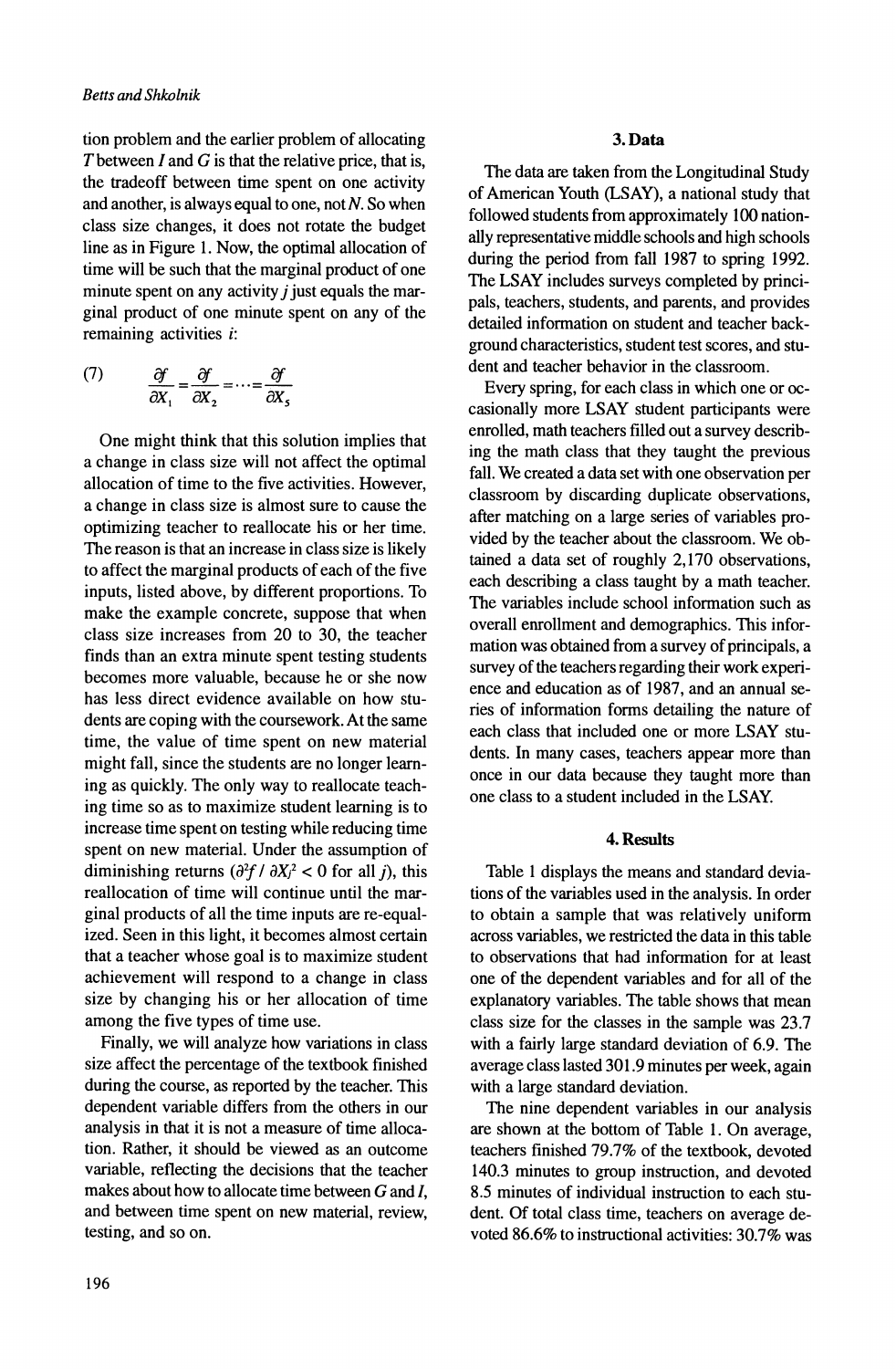**TABLE 1** 

**Means and Standard Deviations for All Variables** 

|                                               | M        | <b>SD</b> | No. of observations |
|-----------------------------------------------|----------|-----------|---------------------|
| Class size                                    | 23.65    | 6.88      | 2,173               |
| Total minutes/week                            | 301.88   | 85.23     | 2,173               |
| Class ability level                           | 3.40     | 1.17      | 2,173               |
| Lunch assistance at school $(\%)$             | 13.69    | 15.11     | 2,173               |
| Black students at school (%)                  | 15.11    | 20.66     | 2,173               |
| Hispanic students at school (%)               | 3.01     | 6.26      | 2,173               |
| School size                                   | 1,136.00 | 521.29    | 2,173               |
| Suburban                                      | 0.48     | 0.50      | 2,173               |
| Rural                                         | 0.28     | 0.45      | 2,173               |
| Female students in class $(\% )$              | 49.05    | 12.72     | 2,173               |
| Teacher has MA degree                         | 0.56     | 0.50      | 2,173               |
| Teacher experience (years)                    | 15.33    | 8.35      | 2,173               |
| 7th grade                                     | 0.09     | 0.29      | 2,173               |
| 8th grade                                     | 0.10     | 0.30      | 2,173               |
| 9th grade                                     | 0.12     | 0.32      | 2,173               |
| 11th grade                                    | 0.27     | 0.44      | 2,173               |
| 12th grade                                    | 0.10     | 0.29      | 2,173               |
| Text covered $(\% )$                          | 79.71    | 14.67     | 2,109               |
| Group instruction (min/week)                  | 140.32   | 53.45     | 2,173               |
| Individual instruction/student (min/week)     | 8.45     | 12.57     | 2,173               |
| Class time on instructional activities $(\%)$ | 86.61    | 9.08      | 2,159               |
| Class time on discipline (%)                  | 6.14     | 6.88      | 2,158               |
| Class time on review $(\% )$                  | 30.66    | 13.01     | 2,164               |
| Class time on new material $(\%)$             | 40.19    | 14.36     | 2,166               |
| Class time on routine $(\%)$                  | 7.27     | 4.50      | 2,166               |
| Class time on testing $(\%)$                  | 15.77    | 6.74      | 2,161               |

**devoted to review, 40.2% was devoted to new material, and 15.8% was devoted to testing. Non-instructional time consisted of the 7.3% of total class time devoted to routine administration and the 6.1% devoted to discipline. All of these variables displayed large variations relative to the mean.** 

**We now model our measures of teacher time allocation as a function of class size and other variables. We want to isolate the impact of variations in class size on teacher time allocation, while controlling for confounding variables that might be correlated with both teachers' time allocation and class size. Serious misspecifications could result unless we control for teachers' characteristics, the types of classes they teach, the types of students they teach, and overall characteristics of the school and the student body. For instance, in a school or classroom with large numbers of less advanced students, teachers may feel compelled to spend relatively large amounts of time on individual remediation and on review as opposed to new ma-** **terial. Since in this and other data sets, classes for less advanced students tend to be smaller, our estimates of how class size affects individual instruction and review might be biased downward if we did not control for the achievement level of students in the class. Accordingly, we add a class ability variable (on a scale of 1-5, with 5 indicating the most able classes) based on each teacher's estimate of the average achievement level of students in their class.6'7 Betts and Shkolnik (in press) and Shkolnik and Betts (1998) both find that controlling for class ability leads to much larger and more significant estimates of the impact of CSR on students' rate of learning. In addition, we add "0,1 variables" (dummy variables) for 20 of the 21 types of math classes taken by students in the sample, to control for systematic differences in how teachers teach courses ranging from consumer math to calculus.** 

**We also control for overall traits of the student body at the school-the percentage of students**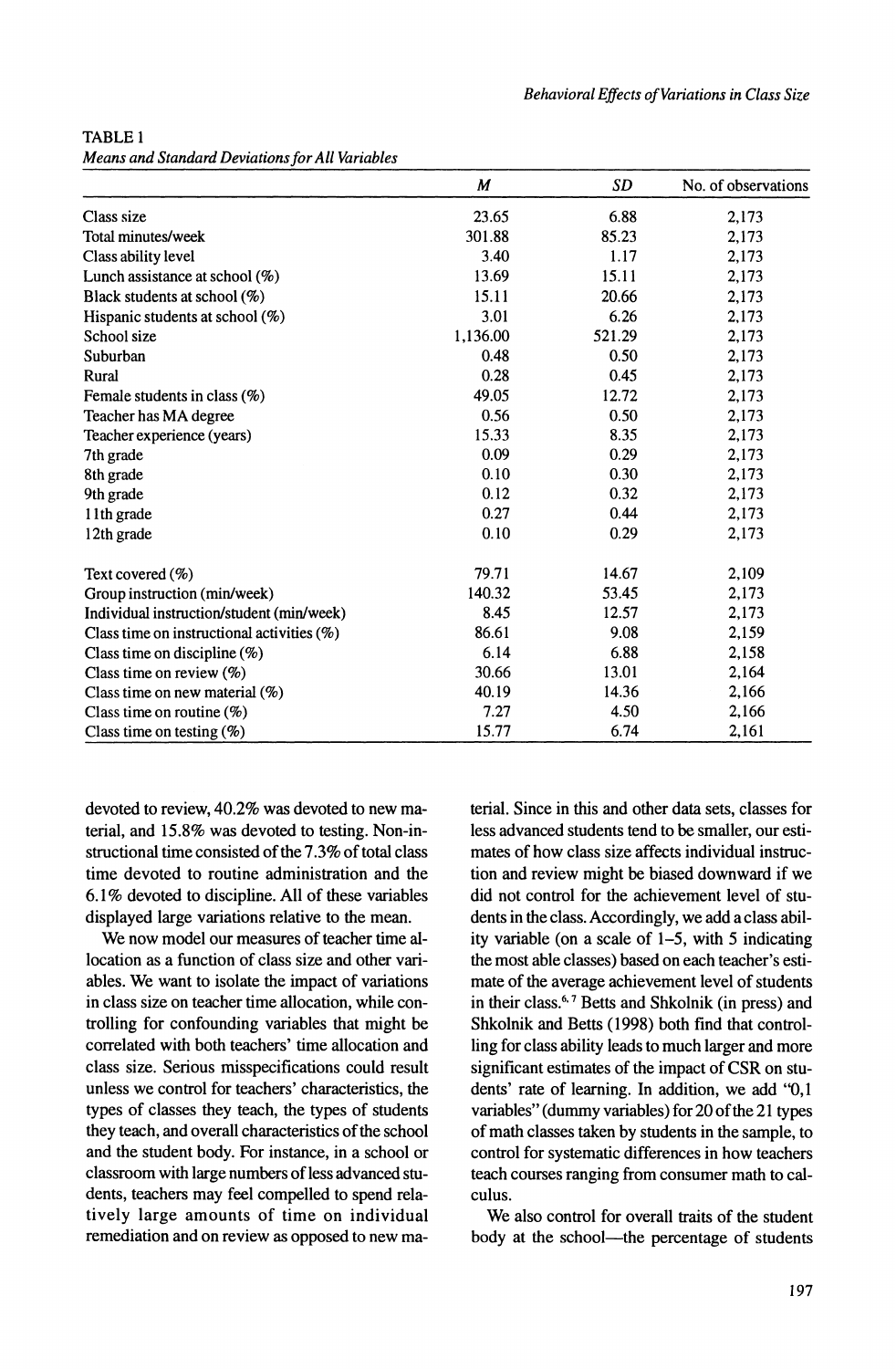**receiving full lunch assistance; the percentage who are Black or Hispanic; school size measured in total enrollment; and dummy variables for suburban (equal to one if the school is in a suburban area, zero otherwise) and rural schools (equal to one if the school is in a rural area, zero otherwise). Urban schools, the comparison group, is the omitted category. We also add dummy variables for**  each grade level in the study ( $7<sup>th</sup>-12<sup>th</sup>$ ) with Grade **10 as the omitted category or the comparison group.** 

**It remains quite possible that teachers vary systematically in how they allocate their time in the classroom, and that this might be spuriously correlated with the typical class sizes they teach. We therefore control for whether the teacher holds a Master's degree by including a dummy variable for teacher education. The teacher education variable equals one if the teacher holds a Master's degree, zero otherwise. We employ a quadratic in years of teaching experience (that is, we include both experience and experience squared) based on several findings in the test-score literature which suggest that teachers become more effective during their first few years, and then level off in performance. It stands to reason that this non-linear effect of teachers' experience on student learning could reflect non-linear changes in how teachers run their classrooms as they gain experience.)** 

**We begin in Table 2 with Ordinary Least Squares (OLS) regressions. Column 1 shows the percentage of the text covered by the teacher. A reasonable working hypothesis here is that teachers with smaller classes finish a greater proportion of their textbooks. Surprisingly, this does not appear to be the case. Furthermore, teachers with more class time minutes per week do not finish significantly greater percentages of their textbooks. (This finding is somewhat less surprising, in that teachers who know well in advance that they can count on relatively large amounts of class time at their school might adopt lengthier textbooks.) The single most important variable in the regression is the (1-5) class ability level. A top-level class is predicted to finish an additional 8.8% of the assigned textbook, compared to a bottom-level class. Variations in class size do little to compensate for this difference. We also find evidence that teachers with Master's degrees finish about an extra 1.3% of their textbooks, on average.** 

**Again, we stress that the percentage of text covered represents an outcome that is a combined result of teacher and student behavior and school** 

**resources. If it is true that class size has little impact on how far teachers proceed through the typical textbook, could this reflect a small or non-existent impact of class size on how teachers teach? Columns 2 and 3 answer this question more directly by examining how variations in class size affect teachers' allocation of time to group instruction and individual (per student) instruction.8 Here we find statistically significant evidence that in larger classes, teachers substitute group instruction for individual instruction. An increase in class size from 20 to 30 students is predicted to increase time spent on group instruction by 4.8 minutes, while reducing individual instruction per student by 7.4 minutes. The measured impact on I is larger**  because it is composed of two changes—the overall 4.8 minute drop in total  $I \times N$ , and the quite **mechanical drop in individual time that results from spreading a given number of minutes between a greater number of students.** 

**These represent some of the most impressive shifts in teachers' methods that we find resulting from variations in class size. Shkolnik and Betts (1998), using a similar extract from the LSAY, found that group instruction time has larger effects on student learning than does individual instruction,**  and that teachers overreact to CSR by reallocating **too much time to individual instruction. In that paper, we also found that after controlling for class ability, CSR was predicted to increase students' rate of learning. However, the effects would grow considerably greater if teachers held G constant instead of decreasing G after a reduction in class size.** 

**The final column in the table models the percentage of class time teachers devoted to instructional activities (as opposed to non-instructional activities, which consist of time spent on discipline and time spent on daily routine). The results indicate that an increase of 10 in class size reduces instructional time by about 2%.** 

**Table 2A shows the relevant coefficients when the models in Table 2 are repeated with the addition of a squared class size term. Our goal is to test for varying responses as class size continues to grow. For group and individual instruction, we find significant weakening of the effects of class size as class size increases. Increases in class size are predicted to increase group instruction for class sizes of up to 38.2, while individual instruction per student, I, is predicted to fall for class sizes of up to 35.39. A more interesting finding is found in the model of the percentage of the text covered: Both**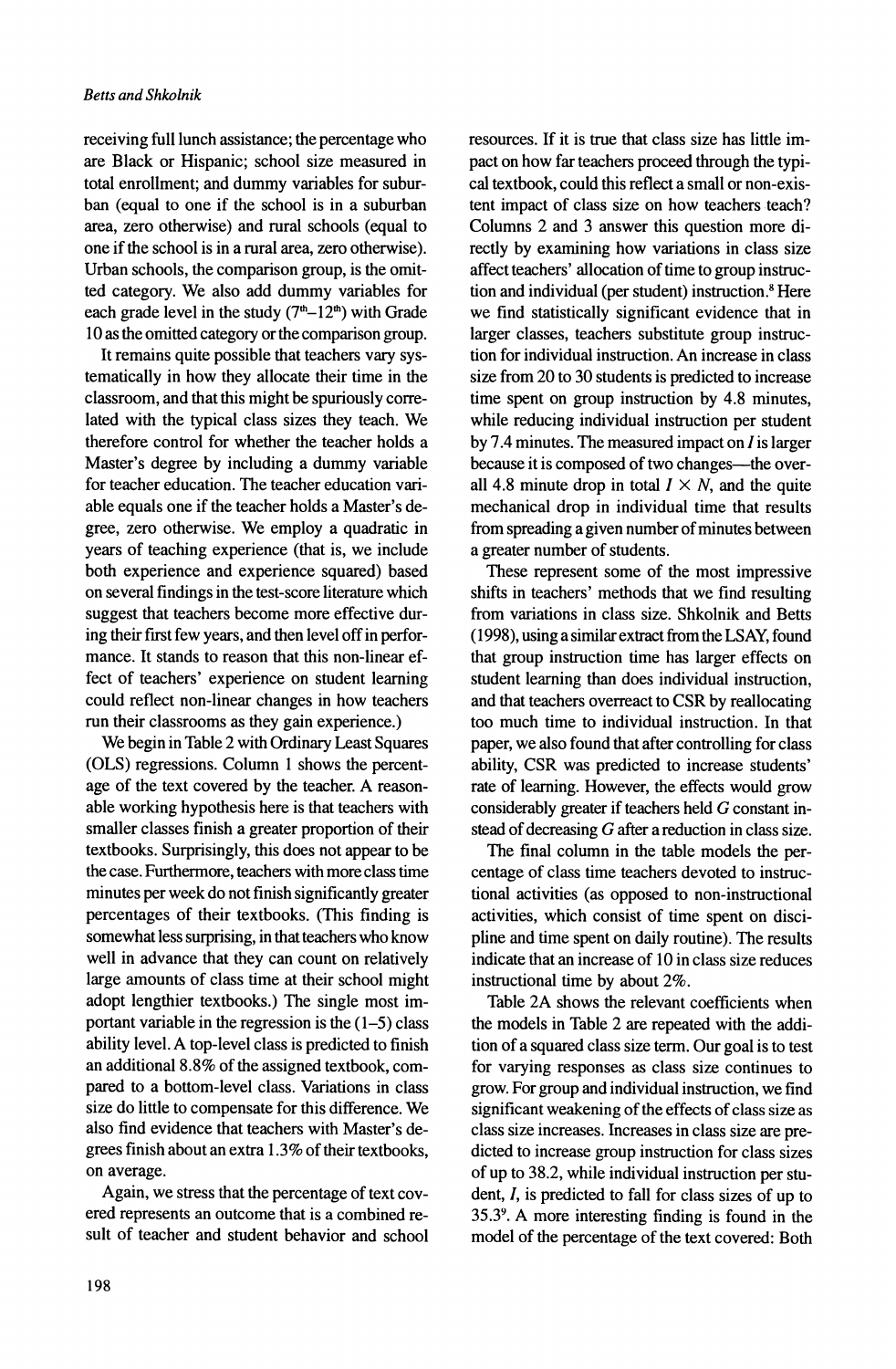|                                 | Text       | Group       | Individual          | Time on        |
|---------------------------------|------------|-------------|---------------------|----------------|
|                                 | covered    | instruction | instruction/student | instructional  |
|                                 | $(\%)$     | (min/week)  | (min/week)          | activities (%) |
| Constant                        | 75.086     | 37.638      | 13.780              | 84.143         |
|                                 | (27.568)   | (4.467)     | (6.66)              | (51.693)       |
| Class size                      | 0.0692     | 0.4811      | $-0.7441$           | $-0.1986$      |
|                                 | (1.387)    | (3.138)     | $(-19.720)$         | $(-6.690)$     |
| Total minutes/week              | 0.0023     | 0.2972      | 0.0350              | $-0.0008$      |
|                                 | (0.653)    | (26.923)    | (12.892)            | $(-0.364)$     |
| Class ability level             | 2.1987     | $-0.2546$   | 0.0312              | 1.5483         |
|                                 | (6.223)    | $(-0.233)$  | (0.116)             | (7.335)        |
| Lunch assistance at school (%)  | $-0.0850$  | 0.2482      | $-0.0511$           | 0.0706         |
|                                 | $(-2.380)$ | (2.293)     | $(-1.918)$          | (3.357)        |
| Black students at school (%)    | $-0.0350$  | $-0.0249$   | 0.0191              | $-0.0575$      |
|                                 | $(-1.685)$ | $(-0.395)$  | (1.230)             | $(-4.700)$     |
| Hispanic students at school (%) | 0.1460     | $-0.6150$   | 0.1266              | $-0.2214$      |
|                                 | (2.309)    | $(-3.173)$  | (2.654)             | $(-5.845)$     |
| School size                     | $-0.0010$  | 0.0092      | $-0.0002$           | 0.0015         |
|                                 | $(-1.386)$ | (4.100)     | $(-0.434)$          | (3.380)        |
| Suburban                        | 0.1167     | 2.1629      | 0.4069              | $-0.3074$      |
|                                 | (0.136)    | (0.817)     | (0.624)             | $(-0.599)$     |
| Rural                           | $-1.7037$  | $-6.9542$   | 1.8857              | $-0.7128$      |
|                                 | $(-1.754)$ | $(-2.314)$  | (2.550)             | $(-1.220)$     |
| Female students in class (%)    | $-0.0094$  | $-0.0103$   | 0.0082              | 0.0334         |
|                                 | $(-0.382)$ | $(-0.136)$  | (0.438)             | (2.262)        |
| Teacher has MA degree           | 1.3198     | 2.2345      | 0.1659              | 1.4805         |
|                                 | (1.914)    | (1.051)     | (0.317)             | (3.600)        |
| Teacher experience (years)      | $-0.1784$  | $-1.2647$   | 0.0449              | $-0.2285$      |
|                                 | $(-1.364)$ | $(-3.150)$  | (0.455)             | $(-2.945)$     |
| Teacher experience squared      | 0.0040     | 0.0325      | $-0.0029$           | 0.0064         |
|                                 | (1.010)    | (2.678)     | $(-0.963)$          | (2.710)        |
| 7th grade                       | 1.5974     | $-0.3354$   | 2.0277              | 6.2690         |
|                                 | (0.520)    | $(-0.035)$  | (0.859)             | (3.388)        |
| 8th grade                       | 0.8554     | $-10.264$   | 1.2457              | 4.4460         |
|                                 | (0.475)    | $(-1.878)$  | (0.926)             | (4.214)        |
| 9th grade                       | $-0.0028$  | 2.8095      | 0.2752              | $-0.3150$      |
|                                 | $(-0.003)$ | (0.841)     | (0.335)             | $(-0.487)$     |
| 11th grade                      | $-0.2627$  | 0.1357      | 1.3973              | $-0.6320$      |
|                                 | $(-0.316)$ | (0.052)     | (2.191)             | $(-1.261)$     |
| 12th grade                      | $-0.8967$  | $-0.2314$   | 0.9654              | $-0.0220$      |
|                                 | $(-0.718)$ | $(-0.060)$  | (1.012)             | $(-0.029)$     |
| R-squared                       | 0.1600     | 0.3773      | 0.3185              | 0.1977         |
| Adjusted R-squared              | 0.1446     | 0.3662      | 0.3063              | 0.1834         |
| No. of observations             | 2,109      | 2,173       | 2,173               | 2,159          |

# **TABLE 2**

**Ordinary Least Squares Regressions** 

**Note. All models include dummy variables for 20 of 21 possible math classes (t-statistics in parentheses).** 

**class size and its square are significant, with increases in class size predicted to increase the per**centage of the text covered, up to  $N = 32.3$ . Be**yond that point, further increases in class size lead to predicted declines in the percentage of the text covered. However, the predicted effects of chang-** **ing class size from 30 to 40 are extremely smallthe percentage of the text predicted to be completed falls by only 0.25%. There is no significant non-linearity in the model of time spent on instructional activities.** 

**We now probe the relationship between class**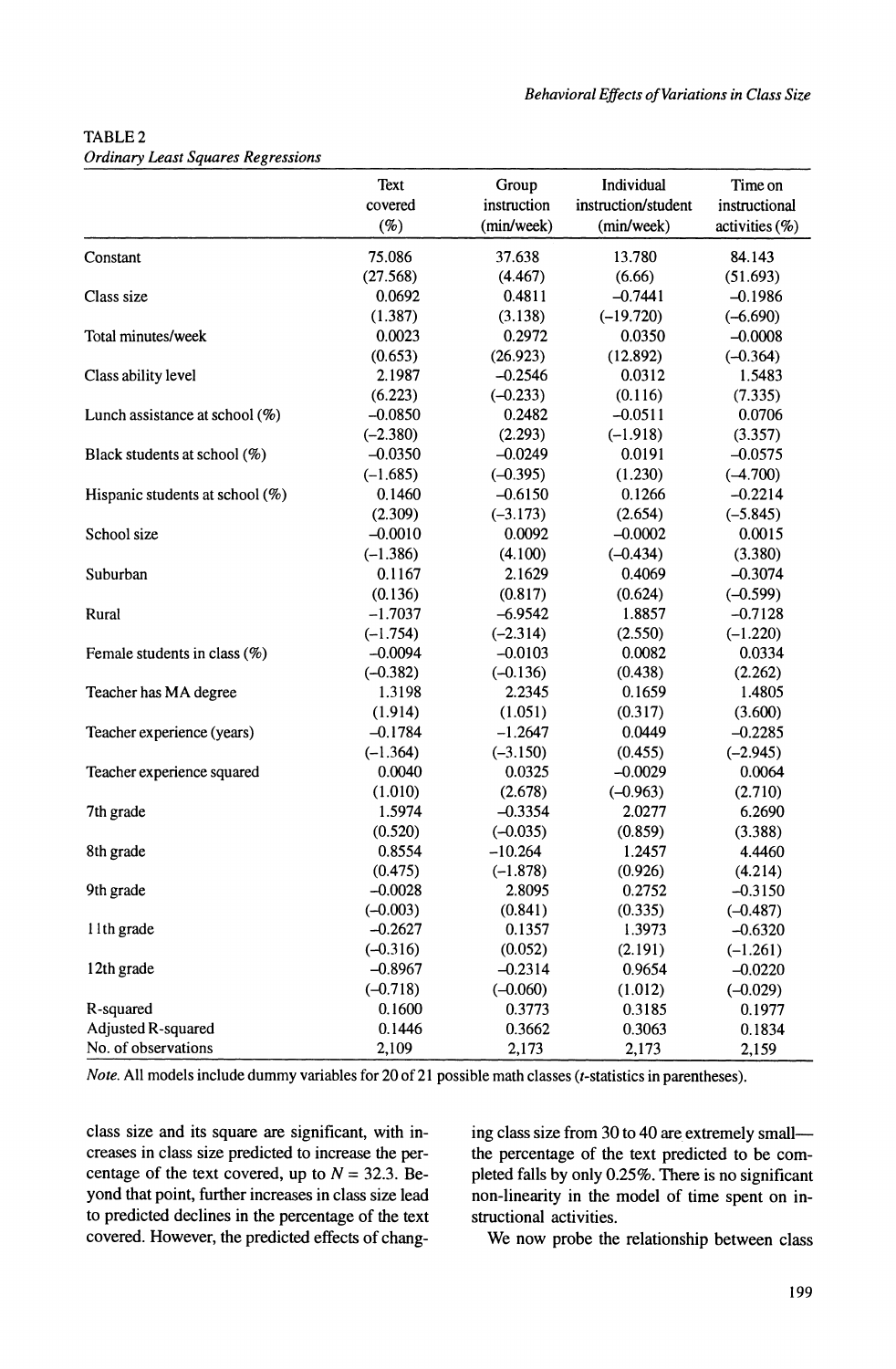|                     | Text<br>covered<br>$(\%)$ | Group<br>instruction<br>(min/week) | Individual<br>instruction/student<br>(min/week) | Time on<br>instructional<br>activities $(\% )$ |
|---------------------|---------------------------|------------------------------------|-------------------------------------------------|------------------------------------------------|
| Class size          | 0.2971                    | 1.3385                             | $-2.4141$                                       | $-0.3195$                                      |
|                     | (2.17)                    | (3.16)                             | $(-24.89)$                                      | (–3.892)                                       |
| Class size squared  | $-0.0046$                 | $-0.0175$                          | 0.0342                                          | 0.0025                                         |
|                     | $(-1.78)$                 | $(-2.17)$                          | (18.47)                                         | (1.580)                                        |
| R-squared           | 0.1613                    | 0.3787                             | 0.4124                                          | 0.1987                                         |
| Adjusted R-squared  | 0.1455                    | 0.3673                             | 0.4017                                          | 0.1839                                         |
| No. of observations | 2.109                     | 2,173                              | 2.173                                           | 2,159                                          |

#### **TABLE 2A**

**Ordinary Least Squares Regressions With Quadratic Terms in Class Size** 

**Note. All models include dummy variables for 20 of 21 possible math classes. These models are the same as in Table 2 with the addition of a variable for class size squared (t-statistics in parentheses). Sample sizes are identical to those shown in Table 2.** 

**size and the percentage of time devoted to instructional activities more closely by modeling the subcomponents of instructional and non-instructional time. Specifically, we ask: How do teachers reallocate their time between the five activities listed earlier? We had hypothesized that a change in class size is likely to alter the marginal products of these different uses of teachers' time differentially. If the goal of teachers is to maximize student learning, they should respond to class size changes by reallocating time toward the uses of time which have experienced the largest increase in marginal productivity. Table 3 addresses this question by disaggregating instructional time (already modeled in Table 2) and non-instructional time into their constituent parts. Class size increases appear to affect three types of time use, significantly increasing the percentage of time allocated to discipline and routine administration, while significantly reducing the percentage of time allocated to review. Perhaps the most fascinating result in the table is that variations in class size do not significantly alter the percentage of class time devoted to new material. Teachers appear to guard this time for new material carefully. After an increase in class size, teachers instead respond by cutting back on review time. This finding squares with our earlier finding that class size seems to have no impact on the percentage of the textbook that teachers finish.** 

**In a similar vein, note that total class time per week, T, has a positive effect on the percentage of class time spent on review, but a weakly negative effect on the percentage of time spent on new materials. Together, these findings suggest that math teachers, when given additional resources, either in terms of additional class time, or a fixed amount**  **of class time but with a smaller class, respond in a very specific way. They strive to improve student understanding through additional review, rather than by covering additional new topics.** 

**The work of Brown and Saks (1987) provides some hints as to why teachers may behave in this fashion. These authors report on a small-scale but innovative study in which observers recorded the amount of time teachers devoted to individual instruction of individual students. The results suggested that teachers spend considerably more time helping the students who are furthest behind, apparently in an attempt to narrow the achievement gap they observe between students in their classrooms. It is quite possible that math teachers in our sample respond to smaller classes by increasing review time, with a view to narrowing the gap in achievement between the top and bottom students in the classroom.** 

**In spite of this interesting substitution toward review time, perhaps a more remarkable finding from Table 3 is that variations in class size result in very small changes in teachers' allocation of time. Consider a doubling of class size, from 20 to 40. The two largest predicted reallocations are a 3.0% decrease in time devoted to review, and a 2.5% increase in the time devoted to disciplining students. In a class with 300 minutes per week, this translates to 9 minutes less on review and 7.5 minutes more on discipline per week. Overall, teachers appear to respond to variations in class size by changing their use of time in rather minor ways. Of course, readers may want to consider the size of these predicted changes in percentage time allocations not in an absolute sense but in a relative sense. A 2.5% increase in time devoted to disci-**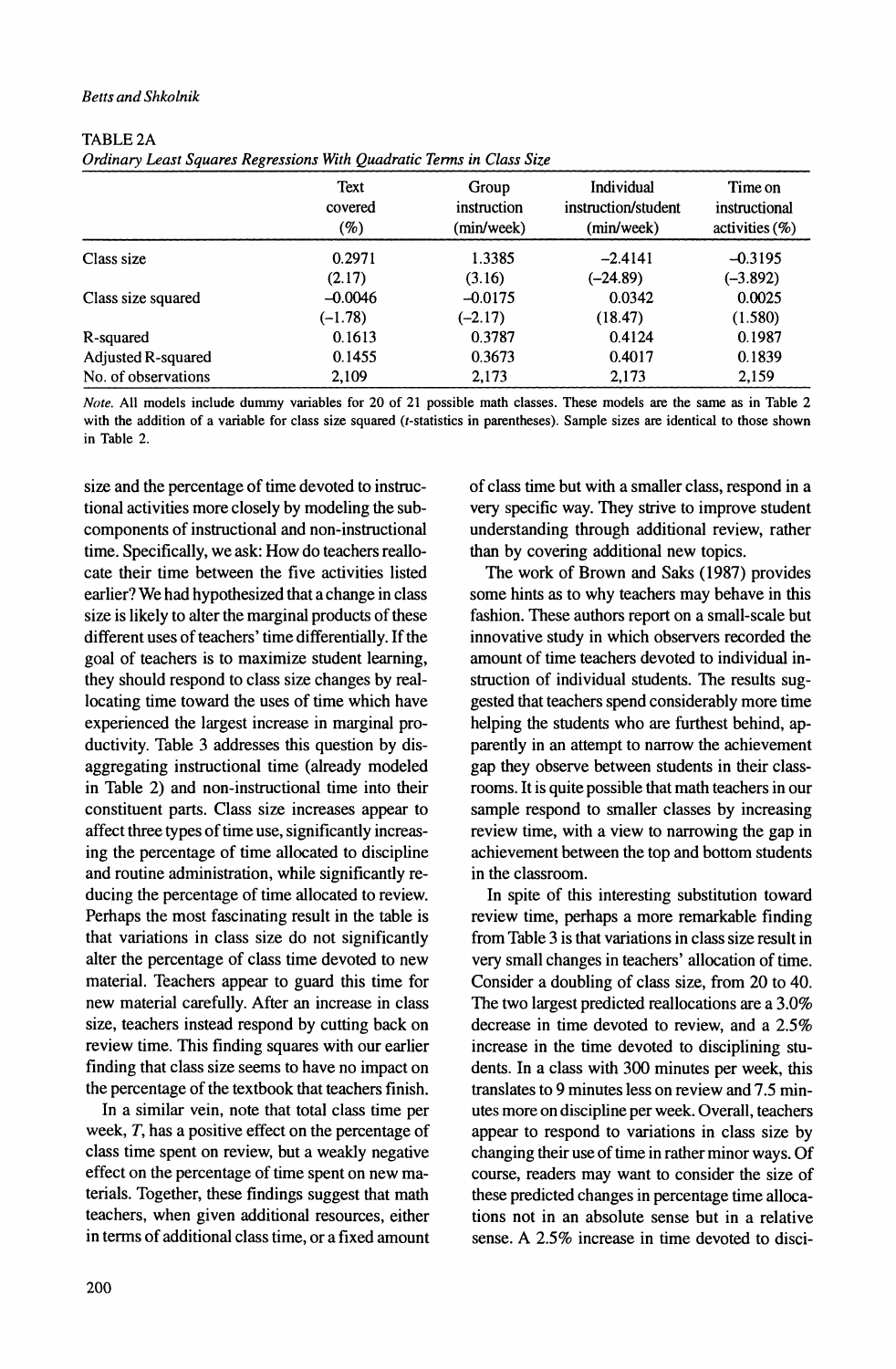|                                 | Percent of class time spent on: |            |              |            |                |  |
|---------------------------------|---------------------------------|------------|--------------|------------|----------------|--|
|                                 | Discipline                      | Review     | New material | Routine    | <b>Testing</b> |  |
| Constant                        | 9.2408                          | 25.439     | 41.921       | 6.9378     | 16.727         |  |
|                                 | (7.608)                         | (10.285)   | (16.216)     | (7.964)    | (12.649)       |  |
| Class size                      | 0.1249                          | $-0.1478$  | $-0.0419$    | 0.0656     | $-0.0072$      |  |
|                                 | (5.633)                         | $(-3.276)$ | $(-0.888)$   | (4.131)    | $(-0.300)$     |  |
| Total minutes/week              | 0.0008                          | 0.0130     | $-0.0090$    | 0.0000     | $-0.0049$      |  |
|                                 | (0.523)                         | (4.000)    | $(-2.645)$   | (0.019)    | $(-2.851)$     |  |
| Class ability level             | $-1.1466$                       | $-0.4468$  | 1.7636       | $-0.3481$  | 0.2310         |  |
|                                 | $(-7.271)$                      | $(-1.393)$ | (5.263)      | $(-3.082)$ | (1.348)        |  |
| Lunch assistance at school (%)  | $-0.0274$                       | 0.0920     | 0.0004       | $-0.0318$  | $-0.0201$      |  |
|                                 | $(-1.749)$                      | (2.887)    | (0.013)      | $(-2.838)$ | $(-1.179)$     |  |
| Black students at school (%)    | 0.0389                          | $-0.0238$  | $-0.0517$    | 0.0157     | 0.0173         |  |
|                                 | (4.265)                         | $(-1.287)$ | $(-2.669)$   | (2.406)    | (1.744)        |  |
| Hispanic students at school (%) | 0.1291                          | $-0.1099$  | $-0.1307$    | 0.0774     | 0.0152         |  |
|                                 | (4.570)                         | $(-1.914)$ | $(-2.177)$   | (3.824)    | (0.493)        |  |
| School size                     | $-0.0010$                       | 0.0007     | 0.0001       | $-0.0006$  | 0.0007         |  |
|                                 | $(-3.189)$                      | (1.014)    | (0.170)      | $(-2.648)$ | (1.891)        |  |
| Suburban                        | 0.1706                          | 1.4339     | $-2.3468$    | $-0.0026$  | 0.5769         |  |
|                                 | (0.446)                         | (1.842)    | $(-2.888)$   | $(-0.010)$ | (1.385)        |  |
| Rural                           | $-0.3837$                       | 3.5406     | $-5.5327$    | 0.6951     | 1.1804         |  |
|                                 | $(-0.881)$                      | (4.012)    | $(-6.002)$   | (2.238)    | (2.488)        |  |
| Female students in class (%)    | $-0.0339$                       | 0.0229     | 0.0475       | 0.0048     | $-0.0339$      |  |
|                                 | $(-3.078)$                      | (1.020)    | (2.027)      | (0.609)    | $(-2.829)$     |  |
| Teacher has MA degree           | $-0.7895$                       | 2.2912     | $-0.1541$    | $-0.9331$  | $-0.5922$      |  |
|                                 | $(-2.574)$                      | (3.668)    | $(-0.236)$   | $(-4.245)$ | $(-1.774)$     |  |
| Teacher experience (years)      | 0.1156                          | $-0.0847$  | $-0.1352$    | 0.1107     | $-0.0123$      |  |
|                                 | (1.994)                         | $(-0.718)$ | $(-1.097)$   | (2.666)    | $(-0.196)$     |  |
| Teacher experience squared      | $-0.0039$                       | 0.0095     | $-0.0036$    | $-0.0024$  | 0.0004         |  |
|                                 | $(-2.240)$                      | (2.664)    | $(-0.962)$   | $(-1.948)$ | (0.231)        |  |
| 7th grade                       | $-5.9903$                       | $-3.4264$  | 9.2894       | $-1.2329$  | 0.3246         |  |
|                                 | $(-4.340)$                      | $(-1.218)$ | (3.160)      | $(-1.244)$ | (0.216)        |  |
| 8th grade                       | $-3.6658$                       | 1.0490     | 4.2136       | $-0.8402$  | $-0.8730$      |  |
|                                 | $(-4.658)$                      | (0.654)    | (2.514)      | $(-1.488)$ | $(-1.018)$     |  |
| 9th grade                       | $-0.1473$                       | $-0.1825$  | 0.4456       | 0.4462     | $-0.6323$      |  |
|                                 | $(-0.306)$                      | $(-0.186)$ | (0.435)      | (1.292)    | $(-1.207)$     |  |
| 11th grade                      | 0.2876                          | $-0.8900$  | 0.1469       | 0.1679     | 0.0893         |  |
|                                 | (0.768)                         | $(-1.169)$ | (0.185)      | (0.626)    | (0.219)        |  |
| 12th grade                      | $-0.8170$                       | $-0.7893$  | $-0.5742$    | 0.7988     | 1.3108         |  |
|                                 | $(-1.461)$                      | $(-0.694)$ | $(-0.483)$   | (1.993)    | (2.153)        |  |
| R-squared                       | 0.2209                          | 0.0962     | 0.1892       | 0.0614     | 0.0318         |  |
| Adjusted R-squared              | 0.2069                          | 0.0801     | 0.1747       | 0.0446     | 0.0209         |  |
| No. of observations             | 2,158                           | 2,164      | 2,166        | 2,166      | 2,161          |  |

**TABLE 3 Ordinary Least Squares Regressions for Class Time Activities** 

**Note. All models include dummy variables for 20 of 21 possible math classes (t-statistics in parentheses).** 

**pline is small in an absolute sense, but compared to the sample average of 6.1% of teachers' time spent on discipline, this change is perhaps significant.** 

**These predicted changes in how teachers allocate their time seem smaller when compared to the**  **natural variations in teachers' time allotment as their students become older. A teacher of a Grade 7 math class, on average, spends fully 9.3% more time on new material than does a teacher of a Grade 10 math class, while spending 6.0% less time on discipline. The message seems clear: The onset of**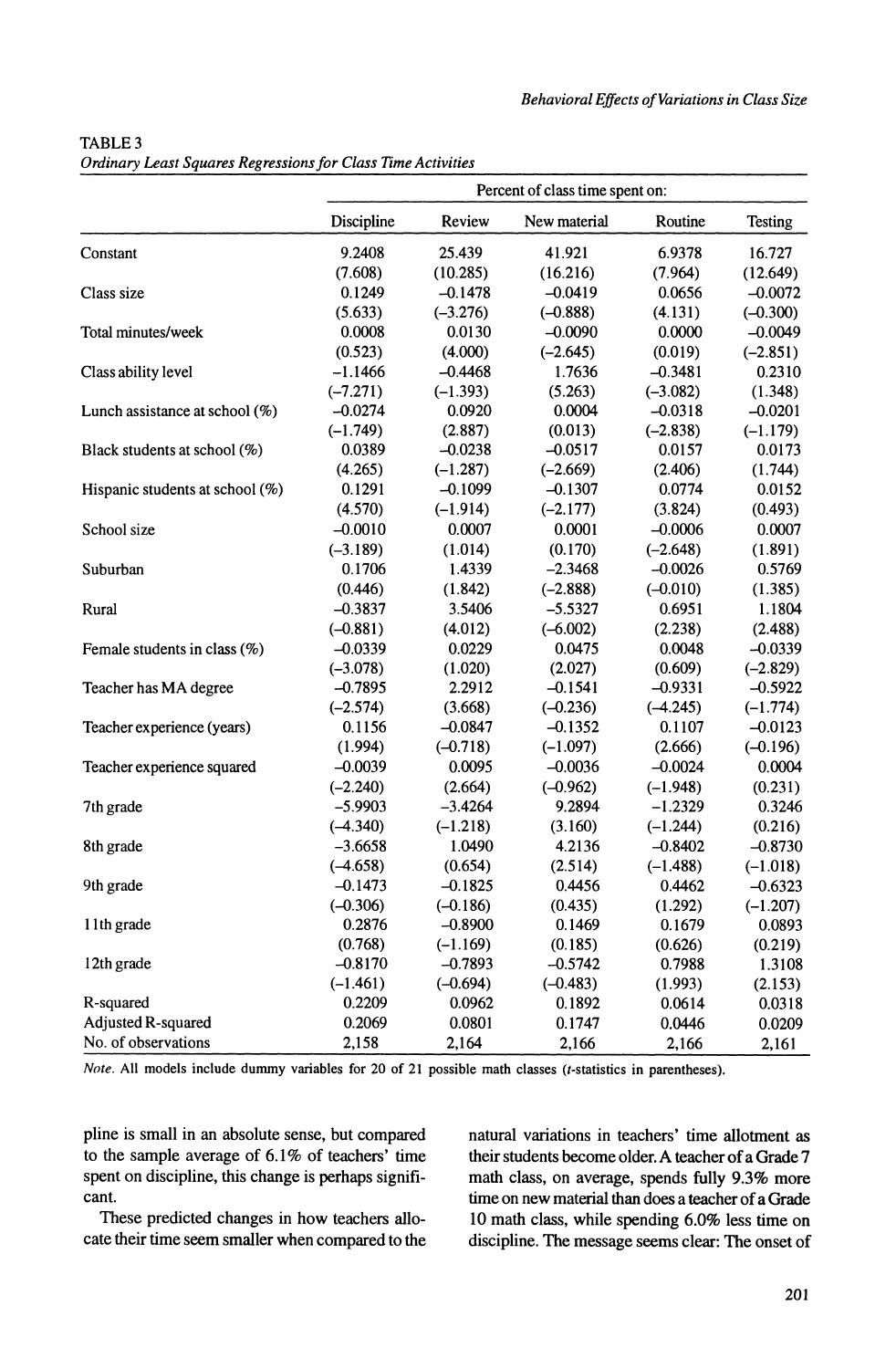|                     |            | Percent of class time spent on: |              |           |                |  |  |  |  |
|---------------------|------------|---------------------------------|--------------|-----------|----------------|--|--|--|--|
|                     | Discipline | Review                          | New material | Routine   | <b>Testing</b> |  |  |  |  |
| Class size          | 0.1631     | $-0.2437$                       | $-0.1387$    | 0.1549    | 0.0640         |  |  |  |  |
|                     | (2.66)     | $(-1.95)$                       | $(-1.06)$    | (3.53)    | (0.96)         |  |  |  |  |
| Class size squared  | $-0.0008$  | 0.0020                          | 0.0020       | $-0.0018$ | $-0.0015$      |  |  |  |  |
|                     | $(-0.67)$  | (0.82)                          | (0.80)       | $(-2.18)$ | $(-1.15)$      |  |  |  |  |
| R-squared           | 0.2211     | 0.0965                          | 0.1895       | 0.0635    | 0.0387         |  |  |  |  |
| Adjusted R-squared  | 0.2067     | 0.0799                          | 0.1746       | 0.0463    | 0.0210         |  |  |  |  |
| No. of observations | 2,158      | 2,164                           | 2,166        | 2,166     | 2,161          |  |  |  |  |

## **TABLE 3A Ordinary Least Squares Regressions for Class Time Activities**

**Note. All models include dummy variables for 20 of 21 possible math classes. These models are the same as in Table 3**  with the addition of a variable for class size squared (t-statistics in parentheses). Sample sizes are identical to those shown **in Table 3.** 

**puberty among students seems to affect teachers' time use far more than do even large variations in class size!'"** 

**To check whether we were missing larger reac-**

**re-ran the models with a quadratic in class size. As shown in Table 3A, we found no strong evidence of increased responses to class size as class size increases. The one exception was the positive response of time spent on routine activities; here the** 

**tions by teachers to relatively large class sizes, we** 

| Regressions With Fixed Effects for Teachers |                           |                                    |                                                 |                                               |  |  |  |  |
|---------------------------------------------|---------------------------|------------------------------------|-------------------------------------------------|-----------------------------------------------|--|--|--|--|
|                                             | Text<br>covered<br>$(\%)$ | Group<br>instruction<br>(min/week) | Individual<br>instruction/student<br>(min/week) | Time on<br>instructional<br>activities $(\%)$ |  |  |  |  |
| Class size                                  | 0.0625                    | 0.4001                             | $-0.4937$                                       | $-0.0672$                                     |  |  |  |  |
|                                             | (1.28)                    | (2.75)                             | $(-17.08)$                                      | $(-2.39)$                                     |  |  |  |  |
| Total minutes/week                          | $-0.0163$                 | 0.3298                             | 0.0340                                          | $-0.0036$                                     |  |  |  |  |
|                                             | $(-3.59)$                 | (24.26)                            | (12.57)                                         | $(-1.35)$                                     |  |  |  |  |
| Class ability level                         | 2.3076                    | 2.1573                             | 0.0811                                          | 1.9128                                        |  |  |  |  |
|                                             | (6.77)                    | (2.11)                             | (0.40)                                          | (9.67)                                        |  |  |  |  |
| Female students in class $(\%)$             | 0.0126                    | 0.0291                             | $-0.0383$                                       | 1.9297                                        |  |  |  |  |
|                                             | (0.58)                    | (0.44)                             | $(-2.94)$                                       | (1.52)                                        |  |  |  |  |
| Teacher experience (years)                  | $-0.0749$                 | $-2.0075$                          | $-0.4667$                                       | $-0.1987$                                     |  |  |  |  |
|                                             | $(-0.14)$                 | $(-1.22)$                          | $(-1.43)$                                       | $(-0.62)$                                     |  |  |  |  |
| Teacher experience squared                  | $-0.0124$                 | $-0.0775$                          | 0.0131                                          | $-0.0067$                                     |  |  |  |  |
|                                             | $(-0.85)$                 | $(-1.74)$                          | (1.48)                                          | $(-0.78)$                                     |  |  |  |  |
| 7th grade                                   | 5.1625                    | $-15.599$                          | 4.8254                                          | 2.9470                                        |  |  |  |  |
|                                             | (1.42)                    | $(-1.42)$                          | (2.21)                                          | (1.37)                                        |  |  |  |  |
| 8th grade                                   | 4.9431                    | $-9.9147$                          | 3.6869                                          | 0.8080                                        |  |  |  |  |
|                                             | (1.79)                    | $(-1.19)$                          | (2.23)                                          | (0.50)                                        |  |  |  |  |
| 9th grade                                   | 1.8151                    | 3.7021                             | $-0.5419$                                       | 1.0636                                        |  |  |  |  |
|                                             | (1.85)                    | (1.26)                             | $(-0.93)$                                       | (1.87)                                        |  |  |  |  |
| 1 lth grade                                 | 0.0708                    | 3.3470                             | 0.5983                                          | $-0.3934$                                     |  |  |  |  |
|                                             | (0.10)                    | (1.51)                             | (1.36)                                          | $(-0.91)$                                     |  |  |  |  |
| 12th grade                                  | 0.0694                    | 0.1914                             | 0.7448                                          | 0.4974                                        |  |  |  |  |
|                                             | (0.07)                    | (0.06)                             | (1.19)                                          | (0.81)                                        |  |  |  |  |
| R-squared                                   | 0.6889                    | 0.7778                             | 0.8414                                          | 0.7138                                        |  |  |  |  |
| No. of observations                         | 2,109                     | 2,173                              | 2,173                                           | 2,159                                         |  |  |  |  |

**TABLE 4** 

**Note. All models include dummy variables for 20 of 21 possible math classes. Sample sizes correspond to those shown in Table 2 (t-statistics in parentheses).**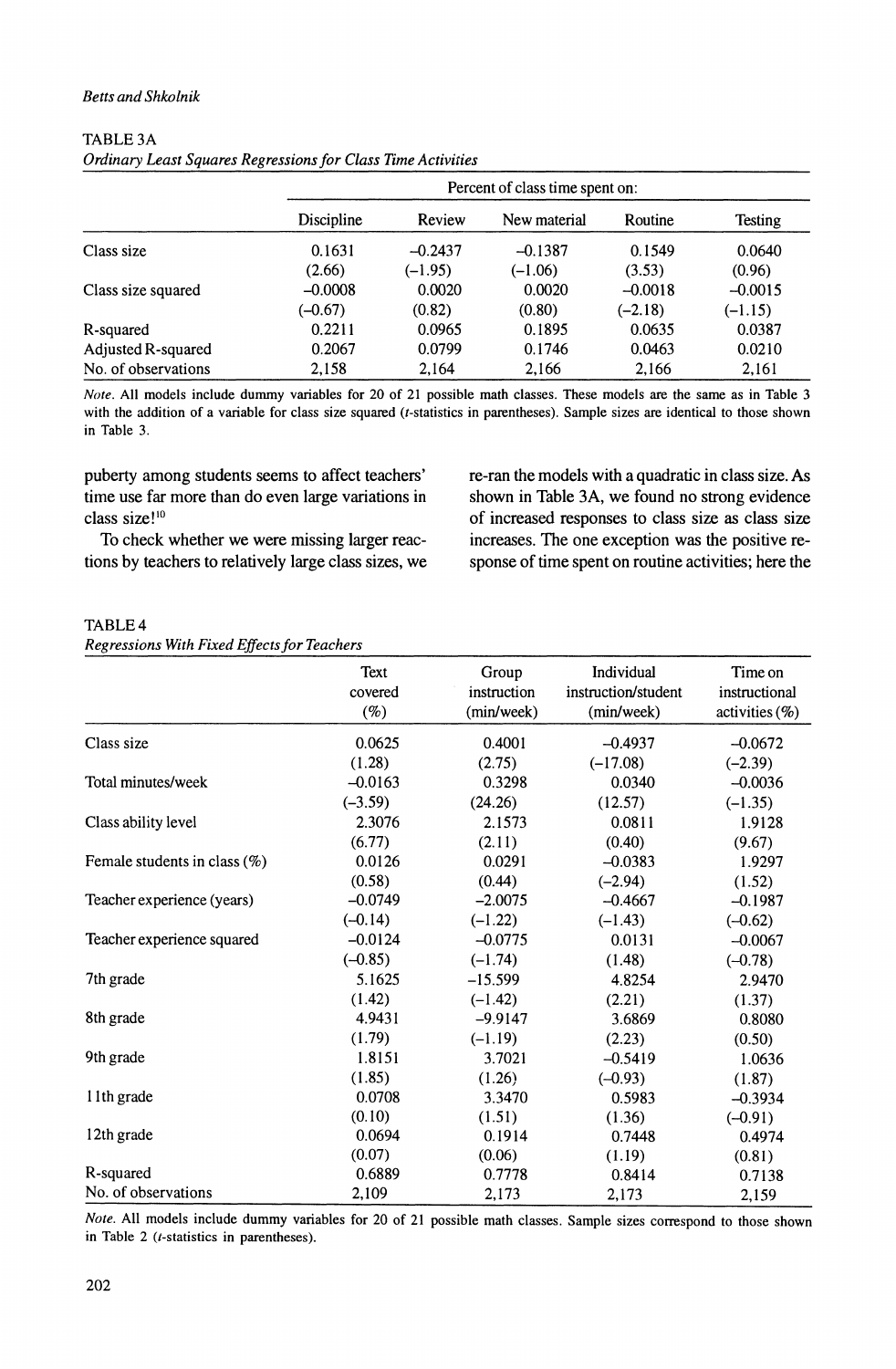|                                 | Percent of class time spent on: |           |              |           |                |  |  |
|---------------------------------|---------------------------------|-----------|--------------|-----------|----------------|--|--|
|                                 | Discipline                      | Review    | New material | Routine   | <b>Testing</b> |  |  |
| Class size                      | 0.0488                          | $-0.0258$ | $-0.0042$    | 0.0107    | $-0.0372$      |  |  |
|                                 | (2.27)                          | $(-0.61)$ | $(-0.09)$    | (0.73)    | $(-1.53)$      |  |  |
| Total minutes/week              | $-0.0013$                       | $-0.0028$ | 0.0056       | 0.0050    | $-0.0063$      |  |  |
|                                 | $(-0.66)$                       | $(-0.72)$ | (1.34)       | (3.64)    | $(-2.78)$      |  |  |
| Class ability level             | $-1.4248$                       | 0.0493    | 1.6459       | $-0.4064$ | 0.2169         |  |  |
|                                 | $(-9.39)$                       | (0.17)    | (5.23)       | $(-3.91)$ | (1.27)         |  |  |
| Female students in class $(\%)$ | $-0.0146$                       | $-0.0034$ | 0.0591       | $-0.0085$ | $-0.0357$      |  |  |
|                                 | $(-1.50)$                       | $(-0.18)$ | (2.92)       | $(-1.28)$ | $(-3.25)$      |  |  |
| Teacher experience (years)      | 0.3080                          | 0.3564    | $-0.1480$    | 0.0972    | $-0.4063$      |  |  |
|                                 | (1.26)                          | (0.75)    | $(-0.29)$    | (0.58)    | $(-1.48)$      |  |  |
| Teacher experience squared      | 0.0085                          | $-0.0162$ | $-0.0022$    | $-0.0072$ | 0.0119         |  |  |
|                                 | (1.29)                          | $(-1.26)$ | $(-0.16)$    | $(-1.59)$ | (1.60)         |  |  |
| 7th grade                       | $-2.9958$                       | $-4.5633$ | 6.5575       | 0.1457    | 0.9646         |  |  |
|                                 | $(-1.82)$                       | $(-1.41)$ | (1.91)       | (0.13)    | (0.52)         |  |  |
| 8th grade                       | $-1.3389$                       | $-0.8568$ | 0.8694       | 0.9537    | 0.7982         |  |  |
|                                 | $(-1.08)$                       | $(-0.35)$ | (0.34)       | (1.12)    | (0.57)         |  |  |
| 9th grade                       | $-1.4171$                       | 0.6104    | 0.1093       | 0.3459    | 0.3386         |  |  |
|                                 | $(-3.26)$                       | (0.72)    | (0.12)       | (1.16)    | (0.69)         |  |  |
| 11th grade                      | $-0.2449$                       | 1.0426    | $-1.3795$    | 0.2641    | $-0.0714$      |  |  |
|                                 | $(-0.74)$                       | (1.62)    | $(-2.01)$    | (1.17)    | $(-0.19)$      |  |  |
| 12th grade                      | $-1.5501$                       | 0.6689    | $-1.6133$    | 0.6833    | 1.4684         |  |  |
|                                 | $(-3.31)$                       | (0.73)    | $(-1.66)$    | (2.13)    | (2.77)         |  |  |
| R-squared                       | 0.7077                          | 0.6852    | 0.7088       | 0.6775    | 0.6106         |  |  |
| No. of observations             | 2.158                           | 2,164     | 2.166        | 2.166     | 2,161          |  |  |

**TABLE 5 Regressions for Class Time Activities, With Fixed Effects for Teachers** 

**Note. All models include dummy variables for 20 of 21 possible math classes. Sample sizes correspond to those shown in Table 3 (t-statistics in parentheses).** 

**effect does not strengthen but instead tails off as class size rises. But for all class sizes below 43, an increase in class size is predicted to increase the percentage of time spent on routine activities.** 

**One possibility for which we have not fully accounted is that variations in unobserved traits of the teachers account for much of the variation in time allotments. If these unobserved variations in teacher traits were correlated with the class sizes the teachers received, our estimated effects of class size could be biased in either direction. Fortunately, many of the teachers teach more than one class in the sample. This panel nature of the data allows us to add a dummy variable for each teacher. This fixed effect model removes all variation between teachers in the dependent and explanatory variables. The effect of variations in class size will be identified solely by variations for the individual teacher in the classes he or she teaches. Of course, when estimating such a specification, many teachers effectively drop out of the new sample since they are represented only once in the original**  **sample. Other teachers provide some identifying information, but very little, since they teach only two classes. Still, this provides a useful check that the coefficients we obtained earlier, all of which point to the notion that class size has little effect on teacher behavior, are robust to the presence of unobserved fixed teacher effects.** 

**Tables 4 and 5 repeat the models from Tables 2 and 3 with teacher fixed effects. The coefficients on class size drop somewhat, but these models continue to indicate that reductions in class size lead to a significant substitution away from group instruction towards individual instruction. Table 5 shows that the coefficients on class size in the models of the other set of time allocation variables drop considerably. However, the signs of the predicted effects are identical, and in the case of the percentage of class time spent on student discipline, the result continues to hold that one side effect of larger classes is more time devoted to student discipline. These models do not necessarily improve on the earlier OLS models, because they**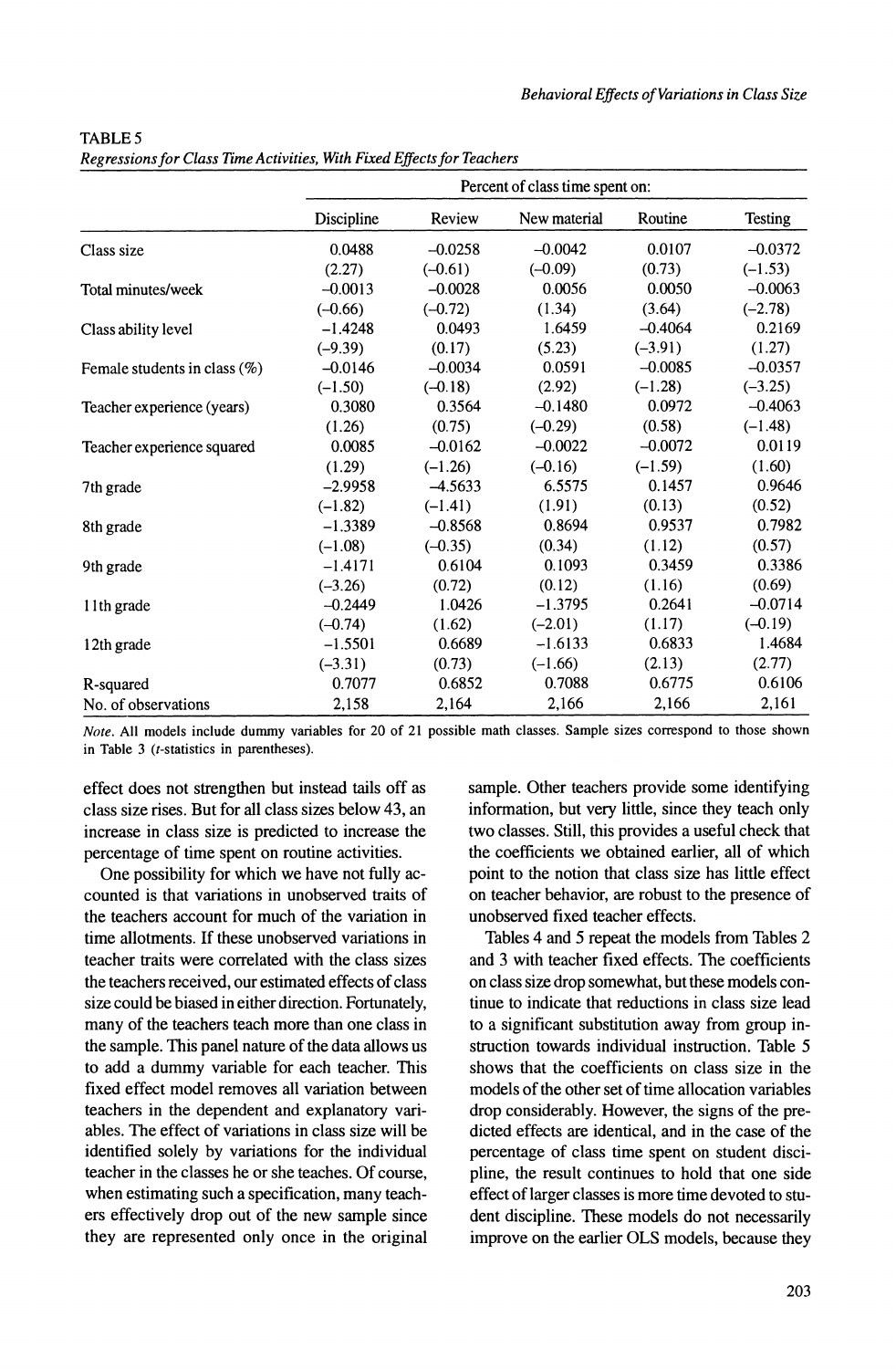**ignore all variation in class size across teachers. This reduces the precision of the estimates, but potentially removes bias due to unobserved traits of the teacher. The results seem to indicate that, as before, variations in class size do not have large effects on teacher behavior.** 

# **Checking for Interactions Between Class Size and Traits of the Teacher; Student Body, or Class**

**Given the strength of the general result that variations in class size don't seem to alter math teachers' time allocation substantially, it becomes crucial to check whether this is true for all teachers, the student bodies at all schools, and math classes at varying achievement levels. We probe these questions by modifying the regressions in Tables 2 and 3 by adding an interaction between class size and other regressors, one at a time.** 

**First, we examine whether more highly educated teachers respond differently to variations in class size. Table 6 shows the coefficients on class size, a dummy variable for whether the teacher holds a Master's degree, and an interaction between the**  **two. In this and subsequent tables, the top panel shows the modified versions of the regressions in Table 2, and the bottom panel shows the modified versions of the models in Table 3. The table reveals that teachers at both levels (Master's or less) for the most part show no significant difference in how they alter their time allocation when class size changes. There are two exceptions: Teachers at the Master's level are mainly responsible for the result that a rise in class size increases time spent on group instruction. On the other hand, our earlier result that a rise in class size leads to a greater percentage of time devoted to routine seems to derive solely from the less highly educated teachers. In our judgement, for neither level of teacher education do teachers seem to respond to class size variations with large reallocations of their time.** 

**Table 7 extends the models in Tables 2 and 3 by adding an interaction between class size and teachers' years of experience. Several of the interaction terms are significant at 5% or 10% in this table. However, as teacher experience grows, most of the variations in teacher response to class size changes** 

**TABLE 6** 

| Regressions With Interactions Between Class Size and a Dummy for Whether Teacher Holds a Master's Degree |  |  |
|----------------------------------------------------------------------------------------------------------|--|--|
|                                                                                                          |  |  |

| v                              |                                  |                                    |                                                 |            | o                                          |  |
|--------------------------------|----------------------------------|------------------------------------|-------------------------------------------------|------------|--------------------------------------------|--|
|                                | <b>Text</b><br>covered<br>$(\%)$ | Group<br>instruction<br>(min/week) | Individual<br>instruction/student<br>(min/week) |            | Time on<br>instructional<br>activities (%) |  |
| Class size                     | 0.0210                           | 0.0614                             | $-0.6846$                                       |            | $-0.2162$                                  |  |
|                                | (0.319)                          | (0.303)                            | $(-13.710)$                                     |            | $(-5.496)$                                 |  |
| Teacher MA degree              | $-1.0350$                        | $-18.113$                          | 3.0502                                          |            | 0.6265                                     |  |
|                                | $(-0.467)$                       | $(-2.673)$                         | (1.826)                                         |            | (0.477)                                    |  |
| Teacher $MA \times class size$ | 0.0987                           | 0.8567                             | $-0.1214$                                       |            | 0.0360                                     |  |
|                                | (1.118)                          | (3.161)                            | $(-1.818)$                                      |            | (0.684)                                    |  |
| R-squared                      | 0.1605                           | 0.3802                             | 0.3195                                          |            | 0.1979                                     |  |
| Adjusted R-squared             | 0.1447                           | 0.3689                             | 0.3071                                          |            | 0.1831                                     |  |
| No. of observations            | 2,109                            | 2,173                              | 2,173                                           |            | 2,159                                      |  |
|                                |                                  |                                    | Percent of class time spent on:                 |            |                                            |  |
|                                | Discipline                       | Review                             | New material                                    | Routine    | <b>Testing</b>                             |  |
| Class size                     | 0.1089                           | $-0.1656$                          | $-0.0391$                                       | 0.1007     | $-0.0096$                                  |  |
|                                | (3.706)                          | $(-2.768)$                         | $(-0.625)$                                      | (4.790)    | $(-0.300)$                                 |  |
| Teacher MA degree              | $-1.5610$                        | 1.4312                             | $-0.0191$                                       | 0.7637     | $-0.7067$                                  |  |
|                                | $(-1.591)$                       | (0.717)                            | $(-0.009)$                                      | (1.087)    | $(-0.662)$                                 |  |
| Teacher $MA \times$ class size | 0.0325                           | 0.0362                             | $-0.0057$                                       | $-0.0714$  | 0.0048                                     |  |
|                                | (0.828)                          | (0.453)                            | $(-0.068)$                                      | $(-2.543)$ | (0.113)                                    |  |
| R-squared                      | 0.2212                           | 0.0963                             | 0.1892                                          | 0.0643     | 0.0381                                     |  |
| Adjusted R-squared             | 0.2068                           | 0.0797                             | 0.1744                                          | 0.0471     | 0.0204                                     |  |
| No. of observations            | 2,158                            | 2,164                              | 2,166                                           | 2,166      | 2,161                                      |  |

**Note. t-statistics in parentheses.**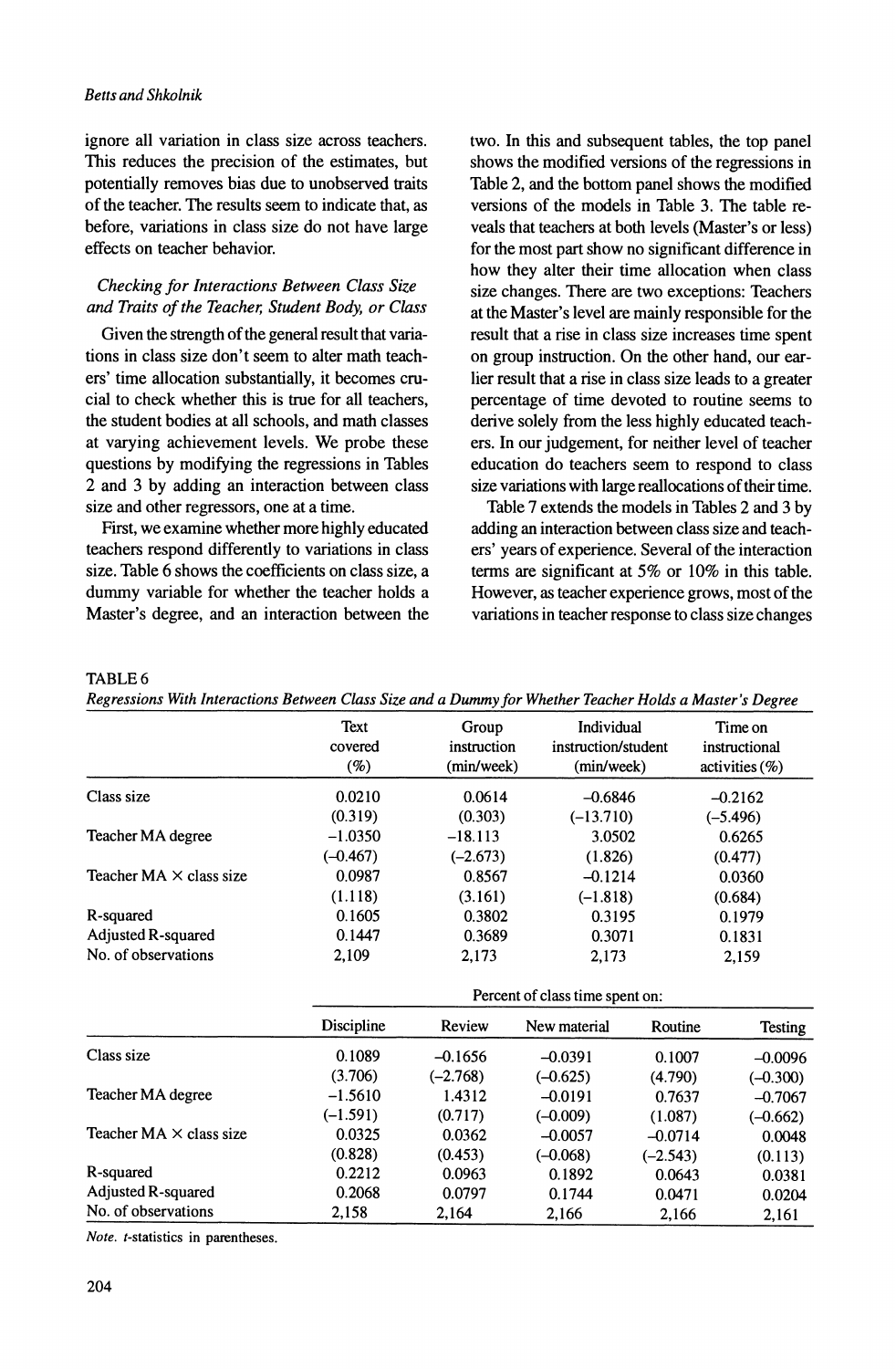| u.<br>٠. |
|----------|
|----------|

|  |  |  |  |  | Regressions With Interactions Between Class Size and Teacher Experience |  |
|--|--|--|--|--|-------------------------------------------------------------------------|--|
|  |  |  |  |  |                                                                         |  |

|                                        | Text<br>covered<br>(%) | Group<br>instruction<br>(min/week) | Individual<br>instruction/student<br>(min/week) |            | Time on<br>instructional<br>activities (%) |  |
|----------------------------------------|------------------------|------------------------------------|-------------------------------------------------|------------|--------------------------------------------|--|
| Class size                             | 0.0157                 | 0.0567                             | $-1.0540$                                       |            | $-0.1720$                                  |  |
|                                        | (0.170)                | (0.198)                            | $(-15.063)$                                     |            | $(-3.100)$                                 |  |
| Teacher experience (years)             | $-0.2662$              | $-1.9549$                          | $-0.4590$                                       |            | $-0.1854$                                  |  |
|                                        | $(-1.458)$             | $(-3.482)$                         | $(-3.341)$                                      |            | $(-1.703)$                                 |  |
| Teacher experience squared             | 0.0040                 | 0.0328                             | $-0.0026$                                       |            | 0.0063                                     |  |
|                                        | (1.022)                | (2.708)                            | $(-0.882)$                                      |            | (2.699)                                    |  |
| Teacher experience $\times$ class size | 0.0036                 | 0.0285                             | 0.0208                                          |            | $-0.0018$                                  |  |
|                                        | (0.689)                | (1.758)                            | (5.246)                                         |            | $(-0.566)$                                 |  |
| R-squared                              | 0.1602                 | 0.3782                             | 0.3271                                          |            | 0.1979                                     |  |
| Adjusted R-squared                     | 0.1444                 | 0.3669                             | 0.3148                                          |            | 0.1831                                     |  |
| No. of observations                    | 2,109                  | 2,173                              | 2.173                                           |            | 2,159                                      |  |
|                                        |                        |                                    | Percent of class time spent on:                 |            |                                            |  |
|                                        | Discipline             | Review                             | New material                                    | Routine    | <b>Testing</b>                             |  |
| Class size                             | 0.0468                 | 0.0549                             | $-0.1365$                                       | 0.0970     | $-0.0933$                                  |  |
|                                        | (1.132)                | (0.652)                            | $(-1.549)$                                      | (3.265)    | $(-2.071)$                                 |  |
| Teacher experience (years)             | $-0.0115$              | 0.2447                             | $-0.2891$                                       | 0.1616     | $-0.1524$                                  |  |
|                                        | $(-0.142)$             | (1.483)                            | $(-1.673)$                                      | (2.776)    | $(-1.726)$                                 |  |
| Teacher experience squared             | $-0.0038$              | 0.0093                             | $-0.0035$                                       | $-0.0025$  | 0.0005                                     |  |
|                                        | $(-2.194)$             | (2.616)                            | $(-0.938)$                                      | $(-1.972)$ | (0.274)                                    |  |
| Teacher experience $\times$ class size | 0.0052                 | $-0.0136$                          | 0.0064                                          | $-0.0021$  | 0.0058                                     |  |
|                                        | (2.233)                | $(-2.848)$                         | (1.271)                                         | $(-1.248)$ | (2.261)                                    |  |
| R-squared                              | 0.2227                 | 0.0997                             | 0.1898<br>0.0621                                |            | 0.0404                                     |  |
| Adjusted R-squared                     | 0.2084                 | 0.0831                             | 0.1750                                          | 0.0449     | 0.0228                                     |  |
| No. of observations                    | 2,158                  | 2,164                              | 2,166                                           | 2,166      | 2,161                                      |  |

**Note. t-statistics in parentheses.** 

**are quite small. We find one important exception to this rule. Table 3 illustrates that teachers react to larger classes by cutting back on review time. Table 7 shows that this reaction to hikes in class size grows significantly among more highly experienced teachers. But even here, the overall effect of class size changes is modest. For instance, a math teacher with 25 years of experience (about 1 standard deviation above the mean) is predicted to respond to an increase of class size of 10 by reducing the percentage of time devoted to review by 10 [25(-0.0136) + 0.0549] = -2.85%. This is a meaningful drop, but it is a modest reduction from the sample mean of 30.66% of class time.** 

**Tables 8 and 9 add interactions between traits of the overall student body at the school and traits of the students in the specific class, respectively. Table 8 interacts class size with the percentage of students at the school receiving full lunch assistance. For the most part, the interaction terms are insig-** **nificant. At schools with a larger percentage of students receiving assistance, math teachers are slightly less likely to react to class size increases by reducing the minutes of individual instruction per week. Again, the change is rather small: Consider two schools, one with no children on full lunch assistance, and a second with 30% on full lunch assistance. These schools are approximately 1 standard deviation below and above the mean, respectively. At the first school, an increase in class size by one reduces individual instruction by 0.826 minutes per week. At the second school, the same change in class size reduces time spent on individual instruction by 0.682 minutes per week."** 

**Turning to the students in the actual classroom, we next interacted class size in the models in Tables 2 and 3 with the teacher's estimate of class ability, on a 1-5 scale. Table 9 reveals some highly significant and meaningful variations across class ability levels. Recall that the teacher's estimate of**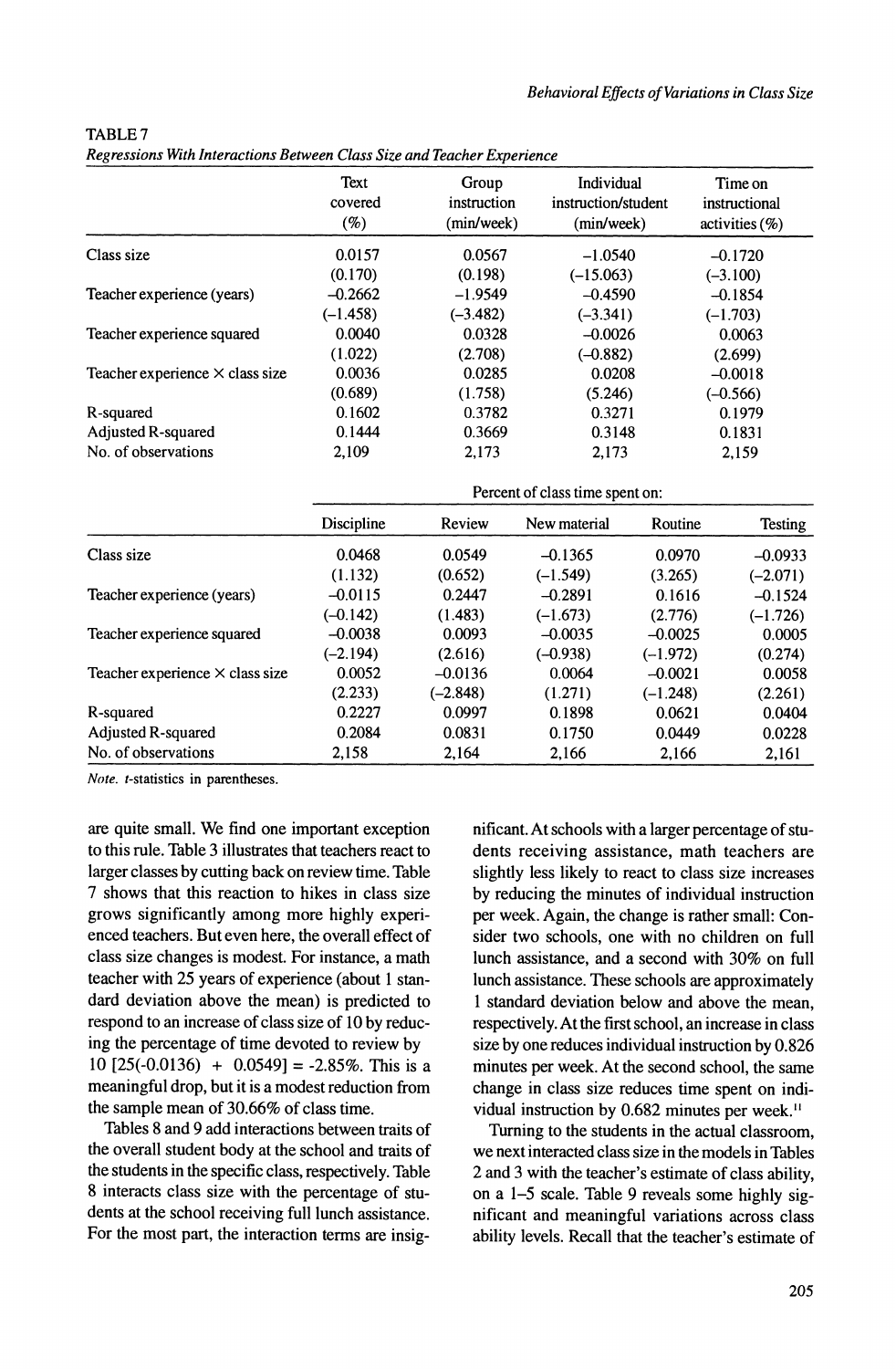**TABLE 8 Regressions With Interactions Between Class Size and Percentage of Students in School Receiving Lunch Assistance** 

|                                           | Text<br>covered<br>(%)          | Group<br>instruction<br>(min/week) | Individual<br>instruction/student<br>(min/week) | Time on<br>instructional<br>activities $(\% )$ |  |
|-------------------------------------------|---------------------------------|------------------------------------|-------------------------------------------------|------------------------------------------------|--|
| Class size                                | 0.0943                          | 0.6321                             | $-0.8261$                                       | $-0.2203$                                      |  |
|                                           | (1.453)                         | (3.160)                            | $(-16.800)$                                     | $(-5.697)$                                     |  |
| Lunch assistance $(\% )$                  | $-0.0507$                       | 0.4535                             | $-0.1625$                                       | 0.0410                                         |  |
|                                           | $(-0.758)$                      | (2.206)                            | $(-3.217)$                                      | (1.031)                                        |  |
| Lunch assistance $(\%) \times$ class size | $-0.0015$                       | $-0.0088$                          | 0.0048                                          | 0.0013                                         |  |
|                                           | $(-0.605)$                      | $(-1.175)$                         | (2.595)                                         | (0.877)                                        |  |
| R-squared                                 | 0.1602                          | 0.3777                             | 0.3206                                          | 0.1980                                         |  |
| <b>Adjusted R-squared</b>                 | 0.1443                          | 0.3664                             | 0.3082                                          | 0.1833                                         |  |
| No. of observations                       | 2.109                           | 2,173                              | 2.173                                           | 2,159                                          |  |
|                                           | Percent of class time spent on: |                                    |                                                 |                                                |  |
|                                           | Discipline                      | Review                             | New material                                    | Routine<br><b>Testing</b>                      |  |

|                                           | Discipline | Review     | New material | Routine    | <b>Testing</b> |
|-------------------------------------------|------------|------------|--------------|------------|----------------|
| Class size                                | 0.1357     | $-0.1220$  | $-0.1005$    | 0.0768     | 0.0034         |
|                                           | (4.695)    | $(-2.076)$ | $(-1.637)$   | (3.711)    | (0.108)        |
| % Lunch assistance                        | $-0.0128$  | 0.1271     | $-0.0794$    | $-0.0166$  | $-0.0057$      |
|                                           | $(-0.431)$ | (2.104)    | $(-1.259)$   | $(-0.782)$ | $(-0.176)$     |
| $\%$ Lunch assistance $\times$ class size | $-0.0006$  | $-0.0015$  | 0.0034       | $-0.0007$  | $-0.0006$      |
|                                           | $(-0.581)$ | $(-0.684)$ | (1.490)      | $(-0.842)$ | $(-0.527)$     |
| R-squared                                 | 0.2210     | 0.0964     | 0.1901       | 0.0617     | 0.0383         |
| Adjusted R-squared                        | 0.2067     | 0.0798     | 0.1752       | 0.0445     | 0.0206         |
| No. of observations                       | 2,158      | 2,164      | 2,166        | 2,166      | 2,161          |

**Note. t-statistics in parentheses.** 

**class ability varies between 1 (much lower than average) and 5 (much higher than average). There are three cases in which the sign of the derivative of a time allocation variable with respect to class size differs between the bottom and top ability groups; in a fourth case the sign never changes but varies significantly with class ability, both in a statistical and a policy sense. Consider first the pair of variables measuring group instruction time and individual instruction time per student. Table 2 showed that on average an increase in class size leads to more time spent on group instruction and less time on individual instruction. Table 9 suggests that this pattern is quite strong in the classes with the lowest achievement, and zero or even reversed in the top classes. Similarly, the negative overall impact of class size on the percentage of time spent on instructional activities appears to weaken significantly in the top classes. The bottom panel of the table shows that the variation in how teachers change instructional time can be accounted for by sharp variations in the percentage**  **of time spent on review. The figures suggest that for the top two levels of class ability, teachers do not adjust time spent on review when class size changes much, if at all.** 

**The size of these interactions is far larger than any found in the earlier tables. At the bottom class ability levels, a rise in class size is predicted to change teachers' time allocations by relatively large amounts. It becomes important to know what is driving these results, especially given that our coding of teachers' responses to the question about class ability into a 1-5 scale is rather ad hoc. What is behind the large interaction terms in some of the columns of Table 9? Is it variations in teacher responses in the bottom classes, the top classes, or both? Accordingly, Tables 10 and 11 report the class size coefficient in replications of the models in Tables 2 and 3 that were run on each of the class ability subsamples. (We had to drop certain dummy variables for type of math class in the regressions on these subsamples to prevent perfect collinearity. Apart from that, the specifications conform ex-**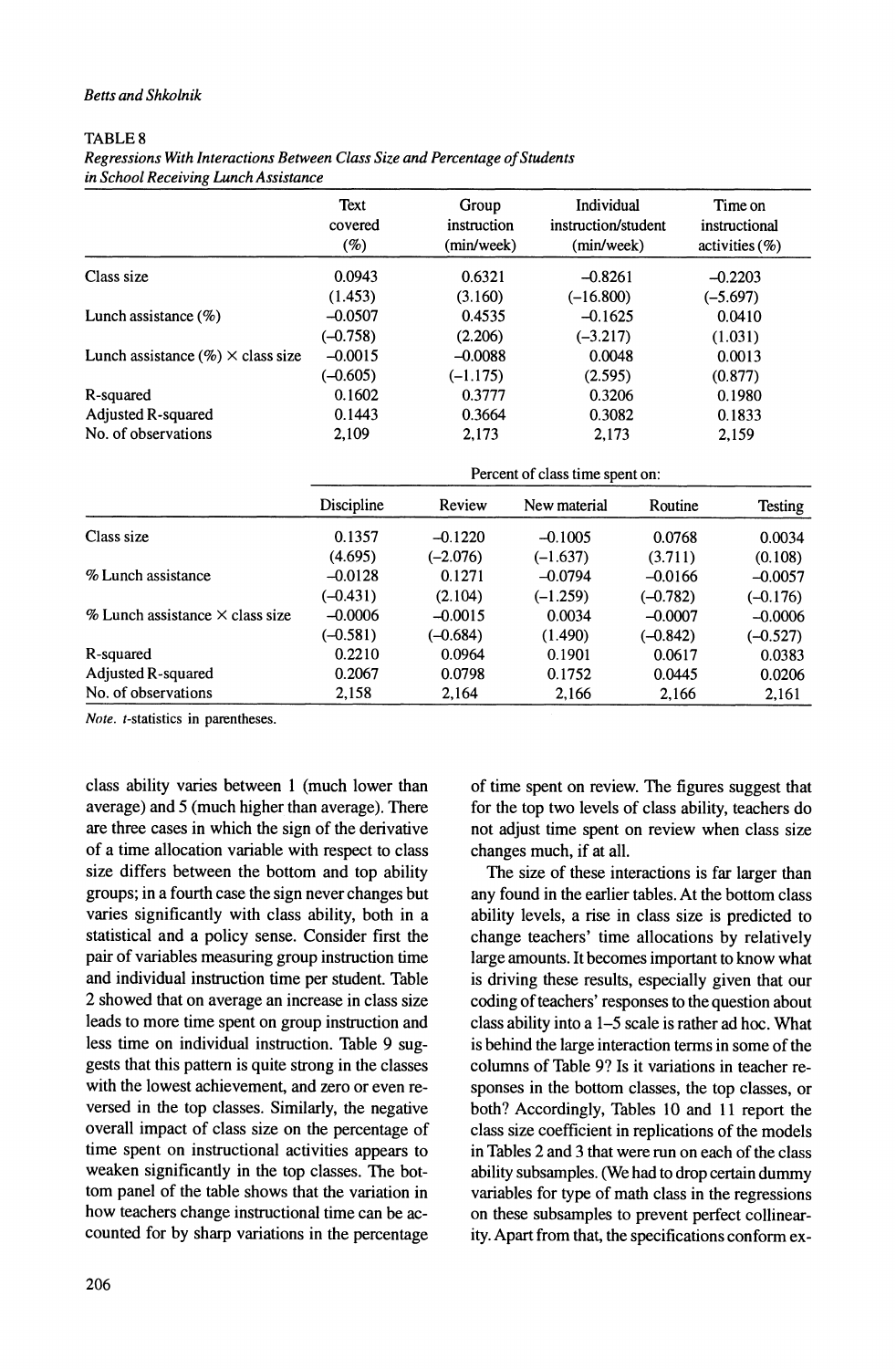**actly to those in Tables 2 and 3.)** 

**Each row in Table 10 lists the coefficient and corresponding t-statistic from a regression with the dependent variable stated at the top of the column, and with the class ability subsample indicated in the first column. We lose some precision in these subsamples, and at the same time risk selectivity bias. Nevertheless, the results support those in Table 9. The impact of changes in class size on minutes of group instruction and on individual instruction per student are far larger for classes judged to be of lower ability (1 and 2). In fact, for the top three ability groups there is no significant evidence that teachers alter total group minutes at all. In contrast, for the bottom two groups an increase in class size by 10 increases predicted minutes of group instruction per week by 27 and 14 minutes for the first and second groups, respectively. These shifts in time allocation might have substantial impacts on these students. Similarly, and perhaps more importantly, the negative impact of increases in class size on the proportion of class time devoted to instructional activities occurs most strongly in**  **classes taught to less advanced students. The coefficient on class size is not always significant at the 5% level in these regressions, but the coefficient rises (towards zero) monotonically as the level of ability of the class increases. An increase in class size of 10 is predicted to reduce the percentage of time devoted to instructional activities by 3% in the bottom classes, compared to just 0.6% in the top classes. Neither of these changes is very large, but the pattern is noteworthy.** 

**Table 11 shows how the class size coefficient varies when the five components of total class time are modeled by subsample. Here monotic relationships to class ability level do not emerge, but overall the results suggest that lower ability classes see a higher reduction in review time when class size increases.** 

**As a final check on whether stronger effects of class size on teachers' time allocation might emerge in certain types of classes, we examine whether middle school and high school teachers respond in the same way. Since so much else can vary between the two types of schools, we ran separate** 

**TABLE 9** 

|  |  |  | Regressions With Interactions Between Class Size and Class Ability |
|--|--|--|--------------------------------------------------------------------|
|  |  |  |                                                                    |

|                                   | <b>Text</b><br>covered<br>$(\%)$ | Group<br>instruction<br>(min/week) | Individual<br>instruction/student<br>(min/week) |            | Time on<br>instructional<br>activities $(\%)$ |  |
|-----------------------------------|----------------------------------|------------------------------------|-------------------------------------------------|------------|-----------------------------------------------|--|
| Class size                        | 0.2142                           | 1.9759                             | $-1.8422$                                       |            | $-0.3425$                                     |  |
|                                   | (1.639)                          | (4.954)                            | $(-19.367)$                                     |            | $(-4.425)$                                    |  |
| Class ability level               | 3.2227                           | 10.324                             | $-7.7402$                                       |            | 0.5317                                        |  |
|                                   | (3.490)                          | (3.654)                            | $(-11.487)$                                     |            | (0.972)                                       |  |
| Class ability $\times$ class size | $-0.0441$                        | $-0.4573$                          | 0.3360                                          |            | 0.0440                                        |  |
|                                   | $(-1.200)$                       | $(-4.057)$                         | (12.497)                                        |            | (2.013)                                       |  |
| R-squared                         | 0.1606                           | 0.3821                             | 0.3650                                          |            | 0.1993                                        |  |
| Adjusted R-squared                | 0.1448                           | 0.3708                             | 0.3534                                          |            | 0.1845                                        |  |
| No. of observations               | 2,109                            | 2,173                              | 2,173                                           |            | 2,159                                         |  |
|                                   |                                  | Percent of class time spent on:    |                                                 |            |                                               |  |
|                                   | Discipline                       | Review                             | New material                                    | Routine    | <b>Testing</b>                                |  |
| Class size                        | 0.1883                           | $-0.5424$                          | 0.1078                                          | 0.1174     | 0.0961                                        |  |
|                                   | (3.260)                          | $(-4.622)$                         | (0.877)                                         | (2.832)    | (1.528)                                       |  |
| Class ability level               | $-0.6974$                        | $-3.2342$                          | 2.8210                                          | 0.0174     | 0.9612                                        |  |
|                                   | $(-1.704)$                       | $(-3.898)$                         | (3.243)                                         | (0.059)    | (2.161)                                       |  |
| Class ability $\times$ class size | $-0.0194$                        | 0.1206                             | $-0.0458$                                       | $-0.0158$  | $-0.0316$                                     |  |
|                                   | $(-1.189)$                       | (3.640)                            | $(-1.317)$                                      | $(-1.351)$ | $(-1.779)$                                    |  |
| R-squared                         | 0.2214                           | 0.1018                             | 0.1899                                          | 0.0622     | 0.0396                                        |  |
| <b>Adjusted R-squared</b>         | 0.2071                           | 0.0853                             | 0.1750                                          | 0.0450     | 0.0219                                        |  |
| No. of observations               | 2,158                            | 2,164                              | 2,166                                           | 2,166      | 2,161                                         |  |

**Note. t-statistics in parentheses.**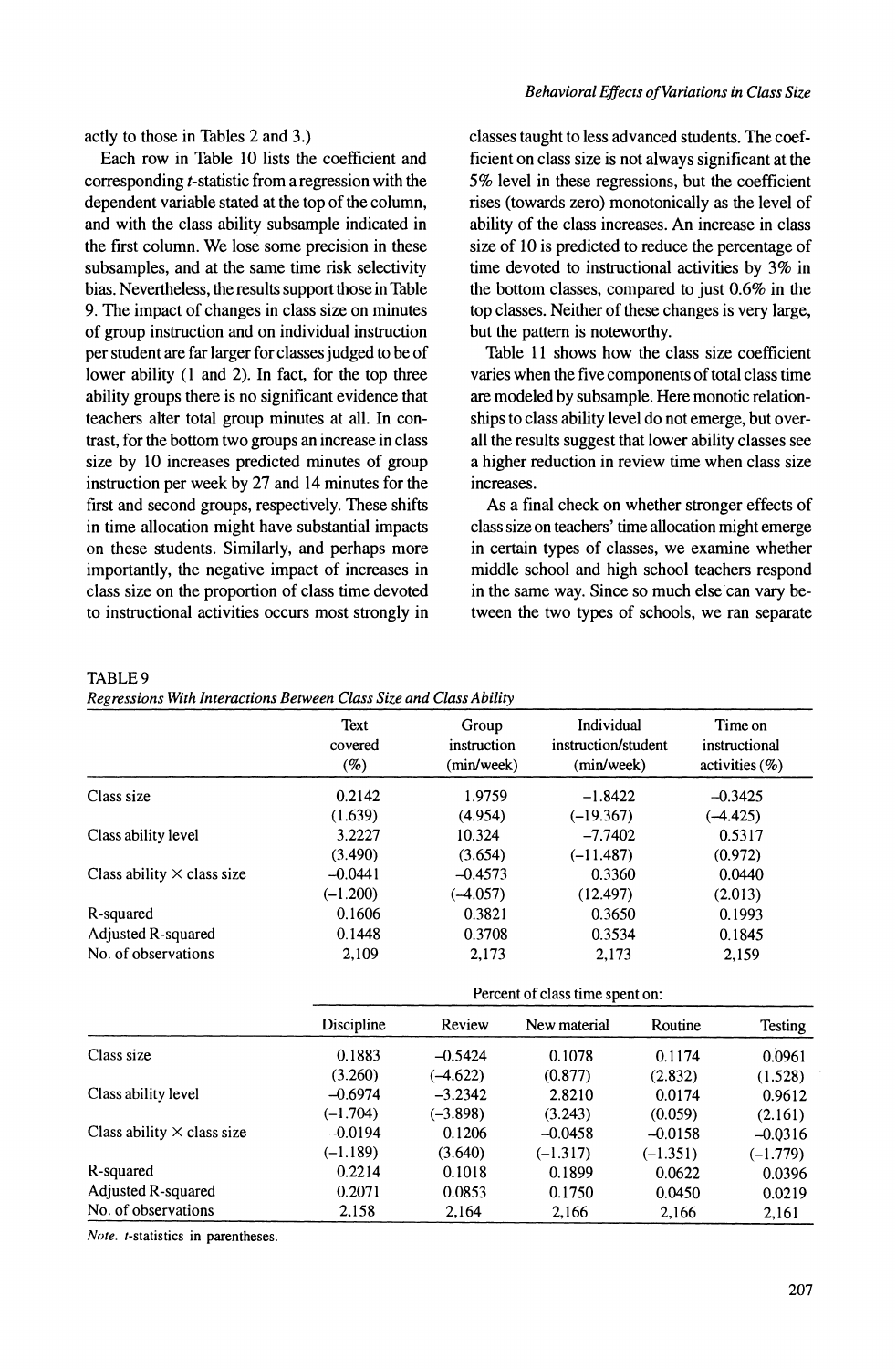| <i>by leacher s Estimate of Class Ability</i> |                        |                                    |                                                 |                                                |  |  |  |
|-----------------------------------------------|------------------------|------------------------------------|-------------------------------------------------|------------------------------------------------|--|--|--|
| Regression subsample                          | Text<br>covered<br>(%) | Group<br>instruction<br>(min/week) | Individual<br>instruction/student<br>(min/week) | Time on<br>instructional<br>activities $(\% )$ |  |  |  |
| Class Ability $= 1$                           | 0.1057                 | 2.7438                             | $-1.9158$                                       | $-0.3093$                                      |  |  |  |
|                                               | (0.353)                | (4.045)                            | $(-6.143)$                                      | $(-1.677)$                                     |  |  |  |
| Class Ability $= 2$                           | 0.4159                 | 1.4096                             | $-1.3247$                                       | $-0.2753$                                      |  |  |  |
|                                               | (3.080)                | (3.810)                            | $(-8.510)$                                      | $(-3.252)$                                     |  |  |  |
| Class Ability = $3$                           | 0.0631                 | 0.1650                             | $-0.6234$                                       | $-0.2325$                                      |  |  |  |
|                                               | (0.673)                | (0.562)                            | $(-11.993)$                                     | $(-3.849)$                                     |  |  |  |
| Class Ability $= 4$                           | $-0.0649$              | $-0.2523$                          | $-0.2908$                                       | $-0.1862$                                      |  |  |  |
|                                               | $(-0.774)$             | $(-0.832)$                         | $(-15.407)$                                     | $(-3.801)$                                     |  |  |  |
| Class Ability = $5$                           | $-0.0145$              | $-0.1237$                          | $-0.3867$                                       | $-0.0647$                                      |  |  |  |
|                                               | $(-0.138)$             | $(-0.359)$                         | (–16.491)                                       | $(-1.276)$                                     |  |  |  |

**TABLE 10 Class Size Coefficients From Regressions in Table 2 Repeated on Subsamples by Teacher's Estimate of Class Ability** 

**Note. Each row refers to regression coefficient and t-statistic (in parentheses) on the class size variable from a set of models with the dependent variable listed at the top of the column and performed using the class ability subsample indicated in column 1.** 

**regressions for students in Grades 7 and 8 and for Grades 9 through 12. The results appear in the Appendix in Tables Al and A2, which reproduce the models in Table 2. Patterns observed earlier in the pooled data set appear to hold in both types of schools, although middle school math teachers seem to respond more strongly to variations in class size than do their counterparts in high schools. Most strikingly, an increase in class size by 10 students in middle schools is predicted to increase group instruction minutes by 17.6 minutes per week, compared to an increase of only 2.9 minutes in high schools. Other differences are quite muted** 

**compared to this gap, but tend to tell the same story: Middle school teachers react more strongly to changes in class size than do high school teachers.** 

# **5. Conclusion**

**In this paper we have sought to open the black box of CSR by studying how variations in class size affect the amount of material covered by the teacher, and more specifically and fundamentally, how teachers reallocate their time when class size changes. The largest effects we found were that a reduction in class size induces teachers to devote less time to group instruction and more time to** 

**TABLE 11** 

**Class Size Coefficients From Regressions in Table 3 Repeated on Subsamples by Class Ability** 

| Regression subsample | Percent of class time spent on: |            |              |         |                |  |  |
|----------------------|---------------------------------|------------|--------------|---------|----------------|--|--|
|                      | Discipline                      | Review     | New material | Routine | <b>Testing</b> |  |  |
| Class Ability = $1$  | 0.1909                          | $-0.2177$  | $-0.0345$    | 0.0756  | $-0.0571$      |  |  |
|                      | (1.170)                         | $(-1.123)$ | $(-0.168)$   | (0.913) | $(-0.544)$     |  |  |
| Class Ability = $2$  | 0.1616                          | $-0.4702$  | 0.0715       | 0.1150  | 0.1278         |  |  |
|                      | (2.556)                         | $(-4.488)$ | (0.692)      | (2.526) | (2.439)        |  |  |
| Class Ability = $3$  | 0.1602                          | $-0.1283$  | $-0.0290$    | 0.0670  | $-0.0747$      |  |  |
|                      | (3.415)                         | $(-1.427)$ | $(-0.314)$   | (2.262) | $(-1.541)$     |  |  |
| Class Ability $= 4$  | 0.1291                          | $-0.1254$  | $-0.0482$    | 0.0490  | $-0.0144$      |  |  |
|                      | (3.826)                         | $(-1.487)$ | $(-0.524)$   | (1.699) | $(-0.302)$     |  |  |
| Class Ability = $5$  | 0.0452                          | 0.2228     | $-0.1990$    | 0.0401  | $-0.0854$      |  |  |
|                      | (1.737)                         | (2.117)    | $(-1.728)$   | (1.159) | $(-1.567)$     |  |  |

**Note. Each row refers to regression coefficient and t-statistic (in parentheses) on the class size variable from a set of models with the dependent variable listed at the top of the column and performed using the class ability subsample indicated in column 1.**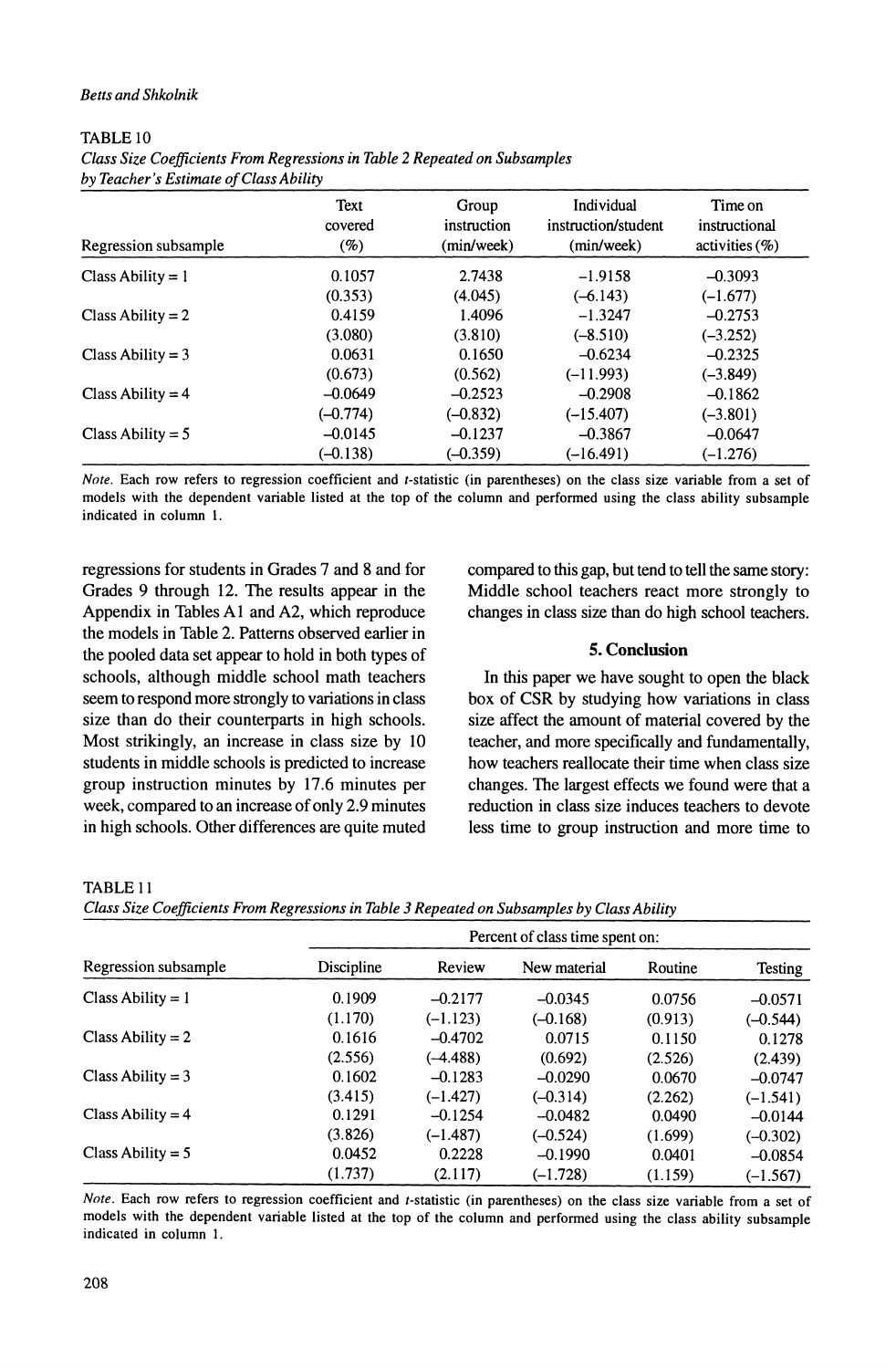**individual instruction. However, in earlier work (Shkolnik & Betts, 1998) we use a similar data extract and conclude that, if anything, teachers could make CSR considerably more effective if they did not reduce group instruction to the extent that they do.** 

**This paper reveals that class size variations induce little change in how teachers allocate their time between new material, review, discipline, routine tasks, and testing. The fact that teachers reallocate their time to such a small extent may explain why it has been so hard in most past research to identify a positive and significant impact of CSR on student achievement.'2** 

**We uncovered a fascinating pattern in the data. When class size is reduced, teachers do not increase the proportion of time spent on new material. Instead, they allocate more time to review activities. We found similar behavior when total class time per week was increased: Teachers reacted not by adding on more material, but by expanding review time instead. Similarly, neither reductions in class size nor increases in minutes of class per week significantly affected the percentage of the textbook covered by teachers. Put another way, teachers appear to react to increases in class size by guarding the time they devote to new material, while cutting back on review time.** 

**But even here, the size of the time reallocations was extremely small. A halving of class size from 40 to 20 is predicted to lead to a rise of only 3 percentage points in the percentage of time devoted to review.** 

**We undertook extensive specification tests to examine whether variations in class size mattered more in some types of classes or schools, or with certain types of teachers more than others. We uncovered a number of systematic variations. By far the most important of these is that the tendency of teachers to substitute group instruction for individual instruction as class size increases is far stronger in classes identified by the teacher as "below average" or "much below average" than in more able classes. We also found evidence that middle school teachers react more strongly to changes in class size than do high school teachers, but the differences are not as impressive. On average, and for most types of teachers, student bodies, and class abilities, teachers' reallocation of class time as class size changes appears to be quite modest.** 

**Overall, this set of findings raises the possibility that CSR might become more effective if teachers**  **adjusted their teaching styles more radically so as to take advantage of smaller classes. Further research is required to identify exactly what those changes in teaching style should entail.** 

# **APPENDIX**

**The group instruction and individual instruction per student variables were created using teachers' responses when they were asked how much time they allocated to the following five activities: lecturing, leading discussion, working in small groups, doing seatwork, and providing**  individual instruction.<sup>13</sup> Possible responses include: (1) **None, (2) 30 minutes, (3) 1 hour, (4) 2 hours, and (5) more than 2 hours. We modify these variables to time in minutes: (1) 0 minutes, (2) 30 minutes, (3) 60 minutes, (4)**  120 minutes, and (5) 150 minutes. To construct the group **instruction variable, we combine the variables for time spent on lecture and discussion, both of which have the teacher in front of the class leading the entire group. Individual per student instruction is created by combining minutes spent on individual instruction, seatwork, and in small groups (where students receive individual instruction or tutoring) and dividing this sum by class size.** 

**The variables on the percentage of the textbook covered are obtained from the question, "What percentage of the textbook will you cover this year?" (The questionnaire is sent out in spring of the school year.)** 

**We derive the variables indicating the percentage of time devoted to various topics from the following set of questions:** 

**Overall, what percentage of your classroom time is spent in each of the following:** 

- **(1) Daily routines (such as set up, clean up, passing out materials, taking attendance, announcements, breaks).**
- **(2) Getting students to behave.**
- **(3) Presenting new material.**
- **(4) Review or student practice of skills.**
- **(5) Testing or other forms of evaluation.**

**We refer to these variables as the percentage of class time spent on routine, discipline, new material, review and testing, respectively.** 

**We added dummy variables to control for 20 of 21 types of math courses taught in the LSAY schools. The coding of this information varies by grade level, but can be manipulated to provide an entirely consistent set of course types. These are:** 

**Low 7th grade Average 7th grade High 7th grade Low 8th grade Average 8th grade**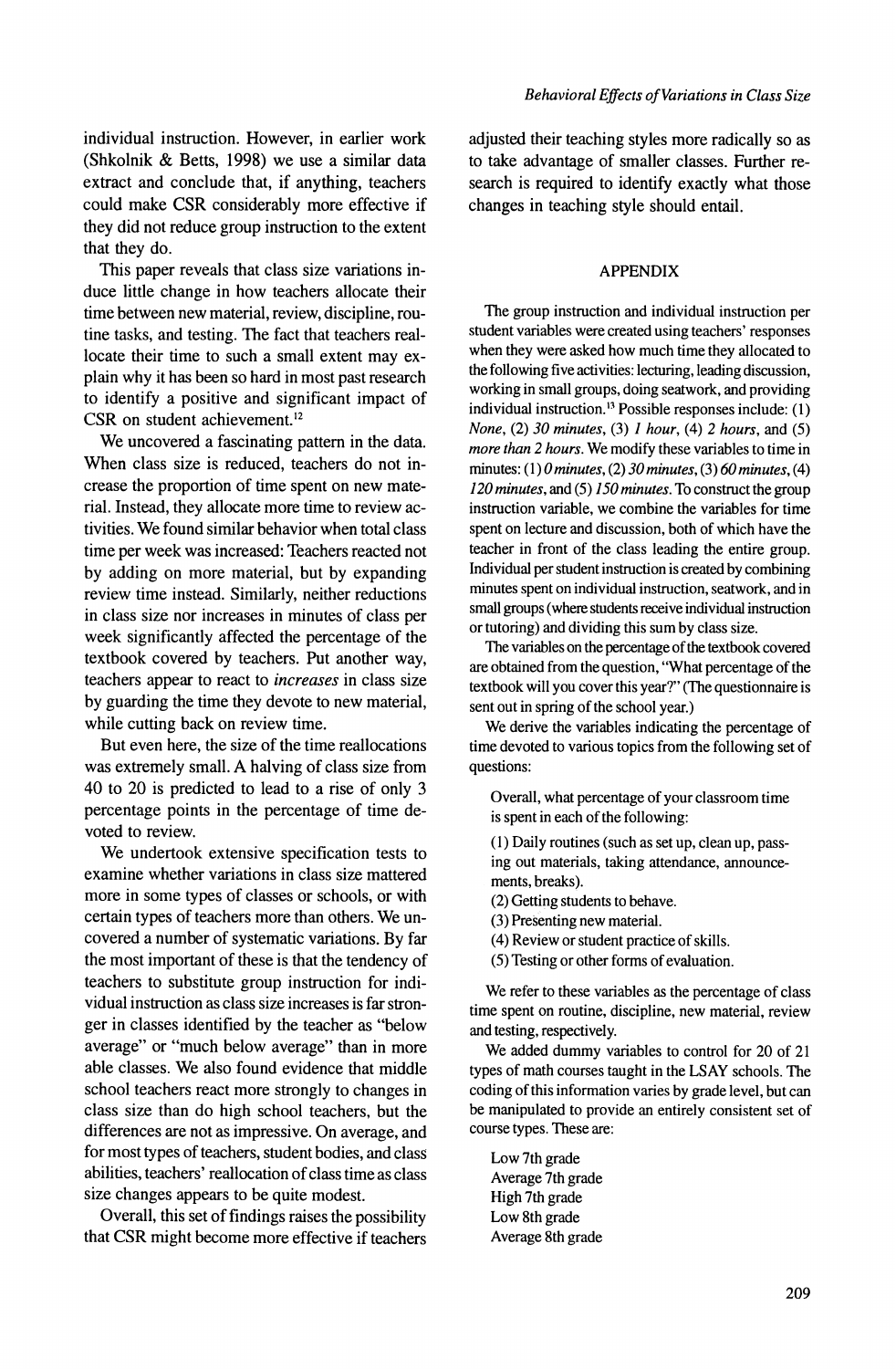**High 8th grade Basic (9-12) Vocational Consumer Geometry Geometry Honors Pre-Algebra Algebra I** 

**Algebra I Honors Algebra II Algebra II Honors Trigonometry Trigonometry Honors Analytical Geometry/Pre-Calculus Calculus Statistics/Probability** 

#### **TABLE Al Seventh and Eighth Grade Ordinary Least Squares Regressions**

|                                 | Text<br>covered<br>$(\%)$ | Group<br>instruction<br>(min/week) | Individual<br>instruction/student<br>(min/week) | Time on<br>instructional<br>activities (%) |
|---------------------------------|---------------------------|------------------------------------|-------------------------------------------------|--------------------------------------------|
| Constant                        | 51.044                    | 17.565                             | 16.004                                          | 88.510                                     |
|                                 | (7.837)                   | (0.923)                            | (4.193)                                         | (19.703)                                   |
| Class size                      | 0.2579                    | 1.7592                             | $-0.9613$                                       | $-0.2888$                                  |
|                                 | (2.208)                   | (5.324)                            | $(-14.509)$                                     | $(-3.681)$                                 |
| Total minutes/week              | 0.0070                    | 0.3196                             | 0.0395                                          | 0.0063                                     |
|                                 | (0.950)                   | (14.785)                           | (9.122)                                         | (1.234)                                    |
| Class ability level             | 3.7019                    | 1.7473                             | $-0.7361$                                       | 2.3253                                     |
|                                 | (4.305)                   | (0.700)                            | $(-1.471)$                                      | (3.936)                                    |
| Lunch assistance at school (%)  | $-0.1405$                 | $-0.3915$                          | 0.0132                                          | $-0.0351$                                  |
|                                 | $(-2.268)$                | $(-2.250)$                         | (0.379)                                         | $(-0.857)$                                 |
| Black students at school (%)    | 0.0862                    | 0.1724                             | $-0.0058$                                       | 0.0374                                     |
|                                 | (1.967)                   | (1.410)                            | $(-0.235)$                                      | (1.295)                                    |
| Hispanic students at school (%) | 0.0569                    | 0.0272                             | 0.0442                                          | $-0.1093$                                  |
|                                 | (0.632)                   | (0.106)                            | (0.859)                                         | $(-1.796)$                                 |
| School size                     | 0.0062                    | $-0.0278$                          | 0.0044                                          | $-0.0008$                                  |
|                                 | (2.084)                   | $(-3.283)$                         | (2.588)                                         | $(-0.414)$                                 |
| Suburban                        | 0.2809                    | $-8.3338$                          | 2.0570                                          | $-1.7462$                                  |
|                                 | (0.143)                   | $(-1.469)$                         | (1.808)                                         | $(-1.304)$                                 |
| Rural                           | 0.1145                    | 4.3381                             | 1.0364                                          | $-0.2262$                                  |
|                                 | (0.057)                   | (0.737)                            | (0.878)                                         | $(-0.163)$                                 |
| Female students in class (%)    | 0.0856                    | 0.1649                             | 0.0707                                          | 0.0059                                     |
|                                 | (1.484)                   | (0.980)                            | (2.097)                                         | (0.150)                                    |
| Teacher has MA degree           | 1.4483                    | 5.5264                             | $-0.3147$                                       | 0.9898                                     |
|                                 | (0.922)                   | (1.223)                            | $(-0.347)$                                      | (0.929)                                    |
| Teacher experience (years)      | $-0.4043$                 | $-2.5987$                          | $-0.0411$                                       | 0.3600                                     |
|                                 | $(-1.217)$                | $(-2.785)$                         | $(-0.220)$                                      | (1.635)                                    |
| Teacher experience squared      | 0.0169                    | 0.0702                             | 0.0006                                          | $-0.0154$                                  |
|                                 | (1.548)                   | (2.254)                            | (0.097)                                         | $(-2.101)$                                 |
| 7th grade                       | $-2.3952$                 | 1.3215                             | 2.3259                                          | 0.8829                                     |
|                                 | $(-0.801)$                | (0.150)                            | (1.314)                                         | (0.425)                                    |
| R-squared                       | 0.2463                    | 0.4507                             | 0.5241                                          | 0.2682                                     |
| <b>Adjusted R-squared</b>       | 0.2002                    | 0.4197                             | 0.4972                                          | 0.2265                                     |
| No. of observations             | 382                       | 412                                | 412                                             | 409                                        |

**Note. All models include dummy variables for 20 of 21 possible math classes (t-statistics in parentheses).**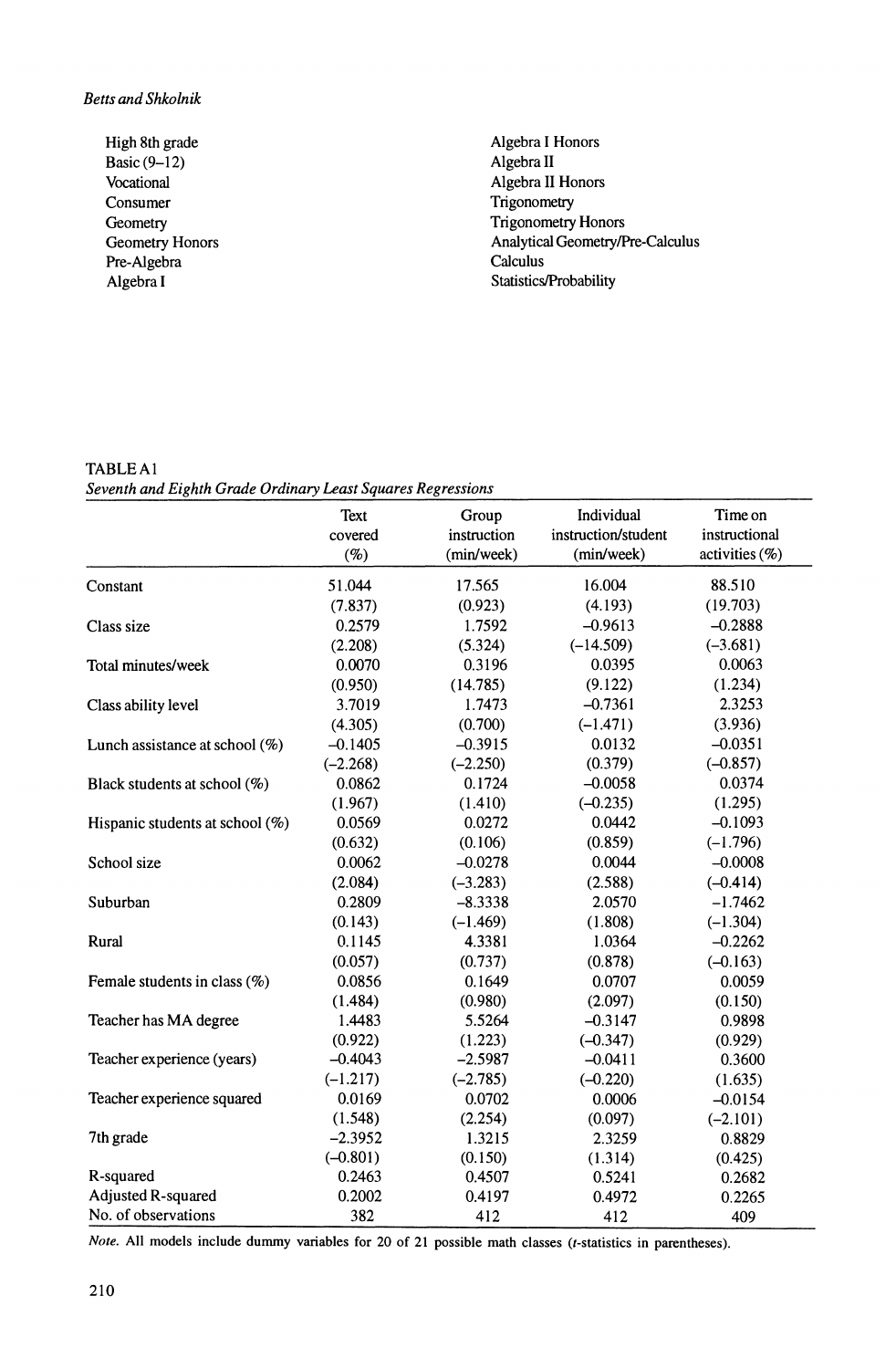|                                 | Text<br>covered<br>$(\%)$ | Group<br>instruction<br>(min/week) | Individual<br>instruction/student<br>(min/week) | Time on<br>instructional<br>activities $(\% )$ |
|---------------------------------|---------------------------|------------------------------------|-------------------------------------------------|------------------------------------------------|
| Constant                        | 80.394                    | 39.655                             | 14.299                                          | 84.152                                         |
|                                 | (26.333)                  | (4.160)                            | (5.871)                                         | (47.748)                                       |
| Class size                      | 0.0172                    | 0.2971                             | $-0.7047$                                       | $-0.1592$                                      |
|                                 | (0.309)                   | (1.713)                            | $(-15.901)$                                     | $(-4.961)$                                     |
| Total minutes/week              | 0.0012                    | 0.2959                             | 0.0333                                          | $-0.0021$                                      |
|                                 | (0.294)                   | (23.291)                           | (10.255)                                        | $(-0.900)$                                     |
| Class ability level             | 1.7922                    | $-0.7956$                          | 0.1674                                          | 1.3340                                         |
|                                 | (4.605)                   | $(-0.655)$                         | (0.539)                                         | (5.935)                                        |
| Lunch assistance at school (%)  | $-0.0917$                 | 0.5793                             | $-0.0867$                                       | 0.1047                                         |
|                                 | $(-2.056)$                | (4.187)                            | $(-2.454)$                                      | (4.053)                                        |
| Black students at school (%)    | $-0.0545$                 | $-0.1206$                          | 0.0301                                          | $-0.0869$                                      |
|                                 | $(-2.268)$                | $(-1.617)$                         | (1.580)                                         | $(-6.246)$                                     |
| Hispanic students at school (%) | 0.3320                    | $-0.9933$                          | 0.2203                                          | $-0.1891$                                      |
|                                 | (3.155)                   | $(-3.013)$                         | (2.616)                                         | $(-3.090)$                                     |
| School size                     | $-0.0018$                 | 0.0124                             | $-0.0008$                                       | 0.0015                                         |
|                                 | $(-2.300)$                | (4.991)                            | $(-1.299)$                                      | (3.332)                                        |
| Suburban                        | $-0.4180$                 | 4.1992                             | 0.0281                                          | $-0.2542$                                      |
|                                 | $(-0.431)$                | (1.387)                            | (0.036)                                         | $(-0.452)$                                     |
| Rural                           | $-2.1177$                 | $-9.7945$                          | 1.9305                                          | $-0.9462$                                      |
|                                 | $(-1.911)$                | $(-2.825)$                         | (2.180)                                         | $(-1.462)$                                     |
| Female students in class (%)    | $-0.0351$                 | $-0.0592$                          | $-0.0024$                                       | 0.0353                                         |
|                                 | $(-1.295)$                | $(-0.698)$                         | $(-0.111)$                                      | (2.239)                                        |
| Teacher has MA degree           | 1.0771                    | 1.7126                             | 0.2496                                          | 1.5168                                         |
|                                 | (1.408)                   | (0.717)                            | (0.409)                                         | (3.426)                                        |
| Teacher experience (years)      | $-0.1184$                 | $-1.0244$                          | 0.0515                                          | $-0.2992$                                      |
|                                 | $(-0.820)$                | $(-2.267)$                         | (0.446)                                         | $(-3.581)$                                     |
| Teacher experience squared      | 0.0020                    | 0.0261                             | $-0.0033$                                       | 0.0089                                         |
|                                 | (0.460)                   | (1.953)                            | $(-0.961)$                                      | (3.600)                                        |
| 9th grade                       | 0.1158                    | 3.0428                             | 0.2188                                          | $-0.4351$                                      |
|                                 | (0.106)                   | (0.895)                            | (0.252)                                         | $(-0.691)$                                     |
| 11th grade                      | $-0.3250$                 | 0.1296                             | 1.4326                                          | $-0.6515$                                      |
|                                 | $(-0.388)$                | (0.049)                            | (2.132)                                         | $(-1.338)$                                     |
| 12th grade                      | $-0.9976$                 | $-0.5050$                          | 1.1155                                          | $-0.0124$                                      |
|                                 | $(-0.792)$                | $(-0.128)$                         | (1.108)                                         | $(-0.017)$                                     |
| R-squared                       | 0.1600                    | 0.3436                             | 0.2905                                          | 0.1942                                         |
| <b>Adjusted R-squared</b>       | 0.1451                    | 0.3322                             | 0.2782                                          | 0.1801                                         |
| No. of observations             | 1,727                     | 1,761                              | 1,761                                           | 1,750                                          |

**TABLE A2 Ninth Through Twelfth Grade Ordinary Least Squares Regressions** 

**Note. All models include dummy variables for 20 of 21 possible math classes (t-statistics in parentheses).** 

#### **Notes**

**Betts acknowledges support from the Social Sciences and Humanities Research Council of Canada. This research was also supported in part by a Dissertation Grant to Shkolnik from the American Educational Research Association, which receives funds for its "AERA Grants Program" from the National Science Foundation and the National Center for Education Statistics (U.S. Department of Education) under NSF Grant #RED-9452861.**  The opinions stated here reflect those of the authors and **do not necessarily reflect those of the granting agencies.** 

**' For evidence of declining pupil-teacher ratios over the last few decades, see for instance Hanushek and Rivkin (1997).** 

**<sup>2</sup>For a competing view of the test-score literature, see Hedges and Greenwald (1996).** 

**"3An isoquant curve traces out the combinations of any two or more inputs (here, the two types of instruction) which give rise to the same level of output (student achievement). These combinations must be the most efficient ones-i.e., any point on an isoquant curve shows the**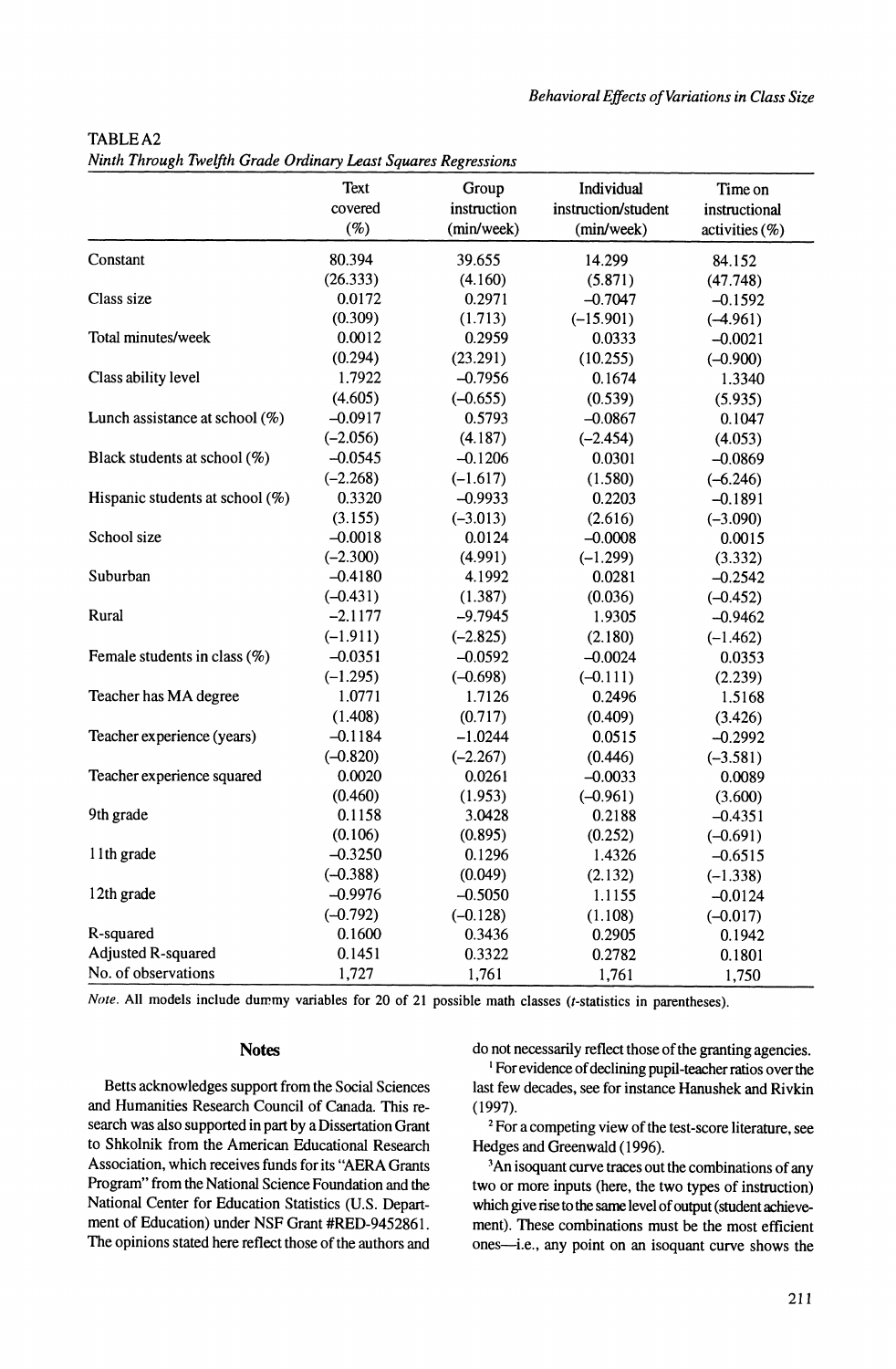**minimum quantities of the inputs needed to produce the given output (Pearce, 1992).** 

**<sup>4</sup>This curved shape reflects the notion that if a teacher increases the level of one input, say, group instruction, while holding the other input constant, eventually there will be diminishing returns to increasing group instruction any further. The slope of the isoquant shows the tradeoff between the two inputs. So if lis very low, and G is very high, the isoquant is very steep, indicating that it would take a very large increase in G to keep student achievement constant after reducing I by one more unit. Similarly, at low G and high I, the isoquant becomes quite flat, indicating that the few remaining minutes of group instruction are now rather precious relative to individual instruction.** 

**5 Formally, the teacher might increase individual instruction per student (I) while reducing group instruction (G) if the positive income effect on G is outweighed by a negative substitution effect when class size is reduced.** 

**"6 The LSAY did not include students enrolled in special education, but large variations in teachers' perceptions of each class's ability or achievement level remain.** 

**<sup>7</sup>The question reads, for example, for seventh-grade teachers: "How would you rate the average academic ability of the students in this class compared to all 7" graders in your school?" Answers include: much higher than average, somewhat higher, about average, somewhat lower, and much lower than average.** 

**" We also could have modeled total individual instruc**tional time  $(I \times N)$  instead of average individual instruction per student. However, since  $I = T - G$ , the coeffi**cients in such a regression will equal the negative of those displayed in the model of G, while the coefficient on T would have been 1 minus the coefficient on total time Tin the model of G.** 

**"9 Again, our regressor in column 3, (T- G)/N, leads to a positive second derivative with respect to class size N even if total group instruction G does not depend on N.** 

**"o Interestingly, though, the impact of class size on time use is similar in magnitude to the impact of variations in the traits of the student body. In the thought experiment considered above, an increase of 20 students in the class approximates a 3 standard deviation increase in class size (see Table 1). A 3 standard deviation increase in the percentage of the student body that is Black (about a 60% increase) is predicted to reduce time spent on new material by 3.1%, while increasing time spent on discipline by 2.3%. A 3 standard deviation increase in the percentage of Hispanic students in the school (an 18% increase) is predicted to decrease time on new material by 2.4% while increasing time spent on discipline by 2.3%.** 

**" We also repeated the models in Tables 2 and 3 with interactions between class size and the percentage of the student body that was Black or that was Hispanic. The results, in terms of statistical significance and the size of the interactions, were quite similar to those reported in Table 8 for the interaction between class size and lunch assistance.** 

**12 See also Betts (1997), which shows that math teachers with larger classes tend to assign slightly more homework each week. Because homework assigned is a highly significant predictor of gains in test scores, such compensating behavior on the part of teachers provides another reason why it may be hard to find a strong link between gains in test scores and class size.** 

<sup>13</sup> The question reads, "About how much classroom **time do you spend on each of the following with this class during a typical week?" The categories include lecturing to the class; leading discussions; having students work in small groups or alaboratory; having students do seatwork on homework, workbook, or text assignments; and providing individualized instruction.** 

#### **References**

- **Betts, J. R. (1996). Is there a link between school inputs and earnings? Fresh scrutiny of an old literature. In G. Burtless (Ed.), Does money matter? The effect ofschool resources on student achievement and adult success (pp. 141-91). Washington, DC: Brookings Institution.**
- **Betts, J. R. (1997). The role of homework in improving school quality. (Discussion Paper 96-16). University of California, San Diego, Department of Economics.**
- **Betts, J. R., & Shkolnik, J. L. (in press). The effects of ability grouping on student achievement and resource allocation in secondary schools. Economics ofEducation Review.**
- **Brown, B. W, & Saks, D. H. (1987). The microeconomics of the allocation of teachers' time and student learning. Economics ofEducation Review, 6, 319-332.**
- **Finn, J. D., & Achilles, C. M. (1990). Answers and questions about class size: A statewide experiment. American Educational Research Journal, 27, 557-577.** 
	- **Hanushek, E. A. (1996). School resources and student performance. Chapter 2. In G. Burtless (Ed.), Does money matter? The effect of school resources on student achievement and adult success (pp. 43-73). Washington, DC: Brookings Institution.**
	- **Hanushek, E. A., & Rivkin, S. G. (1997). Understanding the twentieth-century growth in U.S. school spending. Journal ofHuman Resources, 32, 35-68.**
	- **Hedges, L. V., & Greenwald, R. (1996). Have times changed? The relation between school resources and student performance. Chapter 3. In G. Burtless (Ed.), Does money matter? The effect ofschool resources on student achievement and adult success (pp. 74-92). Washington, DC: Brookings Institution.**
	- **Krueger, A. B. (1997). Experimental estimates ofeduca**tion production functions (Working Paper No. 6051). **Cambridge, MA: National Bureau of Economic Research.**
- **Mosteller, E (1995). The Tennessee study of class size in the early school grades. The Future of Children: Critical Issues for Children and Youths, 5, 113-127.**